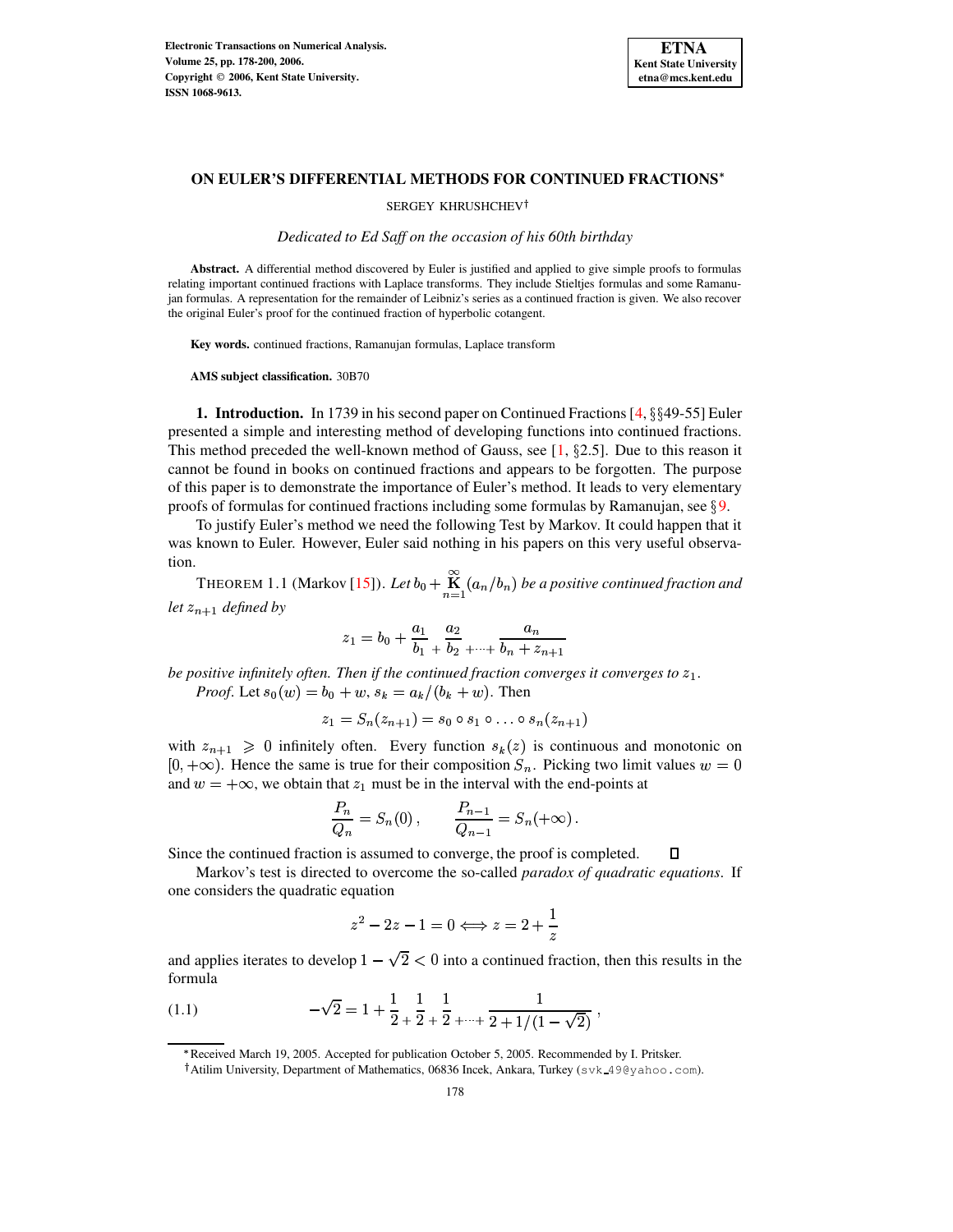showing that the limit may not be equal to the expanded value. According to Euler's formula  $z_1$  and  $z_{n+1}$  are related by

(1.2) 
$$
z_1 = \frac{P_n + z_{n+1}P_{n-1}}{Q_n + z_{n+1}Q_{n-1}}.
$$

In 1655 Brouncker (see [\[20\]](#page-22-3)) discovered formulas

(1.3) 
$$
P_n = b_n P_{n-1} + a_n P_{n-2},
$$

$$
Q_n = b_n Q_{n-1} + a_n Q_{n-2},
$$

where

<span id="page-1-2"></span><span id="page-1-0"></span>
$$
P_{-1} = 1 , \t P_0 = b_0 ,
$$
  

$$
Q_{-1} = 0 , \t Q_0 = 1 ,
$$

<span id="page-1-1"></span>and the formula

(1.4) 
$$
\frac{P_n}{Q_n} - \frac{P_{n-1}}{Q_{n-1}} = \frac{(-1)^{n-1}a_1 \dots a_n}{Q_n Q_{n-1}}, \quad n = 1, 2, \dots
$$

Formulas [\(1.2](#page-1-0)[-1.4\)](#page-1-1) can be easily proved by induction. See for instance [\[8\]](#page-22-4). Formulas [\(1.3\)](#page-1-2) were explicitly stated by Wallis and extensively used by Euler. Therefore they are called the Euler-Wallis formulas. An elementary corollary of  $(1.3)$  is the following theorem due to Pringsheim  $[17]$  (see for instance  $[10, Ch. I, \S 5]$  $[10, Ch. I, \S 5]$ ).

**THEOREM** 1.2. Let  $a_n > 0$ ,  $b_n > 0$  and

<span id="page-1-5"></span>
$$
\sum_{n=1}^{\infty} \left( \frac{b_{n-1}b_n}{a_n} \right)^{1/2} = +\infty.
$$

*Then*  $b_0 + \mathbf{K}_{n=1}^{\infty} \left( \frac{a_n}{b_n} \right)$  *converges.* 

<span id="page-1-3"></span>COROLLARY 1.3. *If*  $\{x_n\}_{n\geqslant0}$ ,  $\{y_n\}_{n\geqslant0}$ ,  $\{x_n\}_{n\geqslant0}$  *are three positive arithmetic progressions, then the continued fraction*

$$
\prod_{n=1}^{\infty} \left( \frac{x_n y_n}{z_n} \right)
$$

*converges.*

It should be mentioned that the convergence of continued fractions considered in this paper follows directly from  $(1.4)$  by  $(1.3)$ .

The first Euler's Differential Method allows one in many cases to sum up continued fractions [\(1.5\)](#page-1-3) by solving elementary differential equations. It reduces to a simple lemma followed by a beautiful observation.

<span id="page-1-4"></span>LEMMA 1.4 (Euler  $[4]$ ). Let R and P be two positive functions on  $(0,1)$  which for  $n = 0, 1, 2, \ldots$  and some positive  $\alpha, \beta, \gamma$  satisfy

(1.6) 
$$
(a + n\alpha) \int_0^1 PR^n dx = (b + n\beta) \int_0^1 PR^{n+1} dx + (c + n\gamma) \int_0^1 PR^{n+2} dx,
$$

*then*

$$
(1.7) \qquad \frac{\int_0^1 P R dx}{\int_0^1 P dx} \frac{a}{b} + \frac{(a+\alpha)c}{b+\beta} + \frac{(a+2\alpha)(c+\gamma)}{b+2\beta} + \frac{(a+3\alpha)(c+2\gamma)}{b+3\beta} + \dots
$$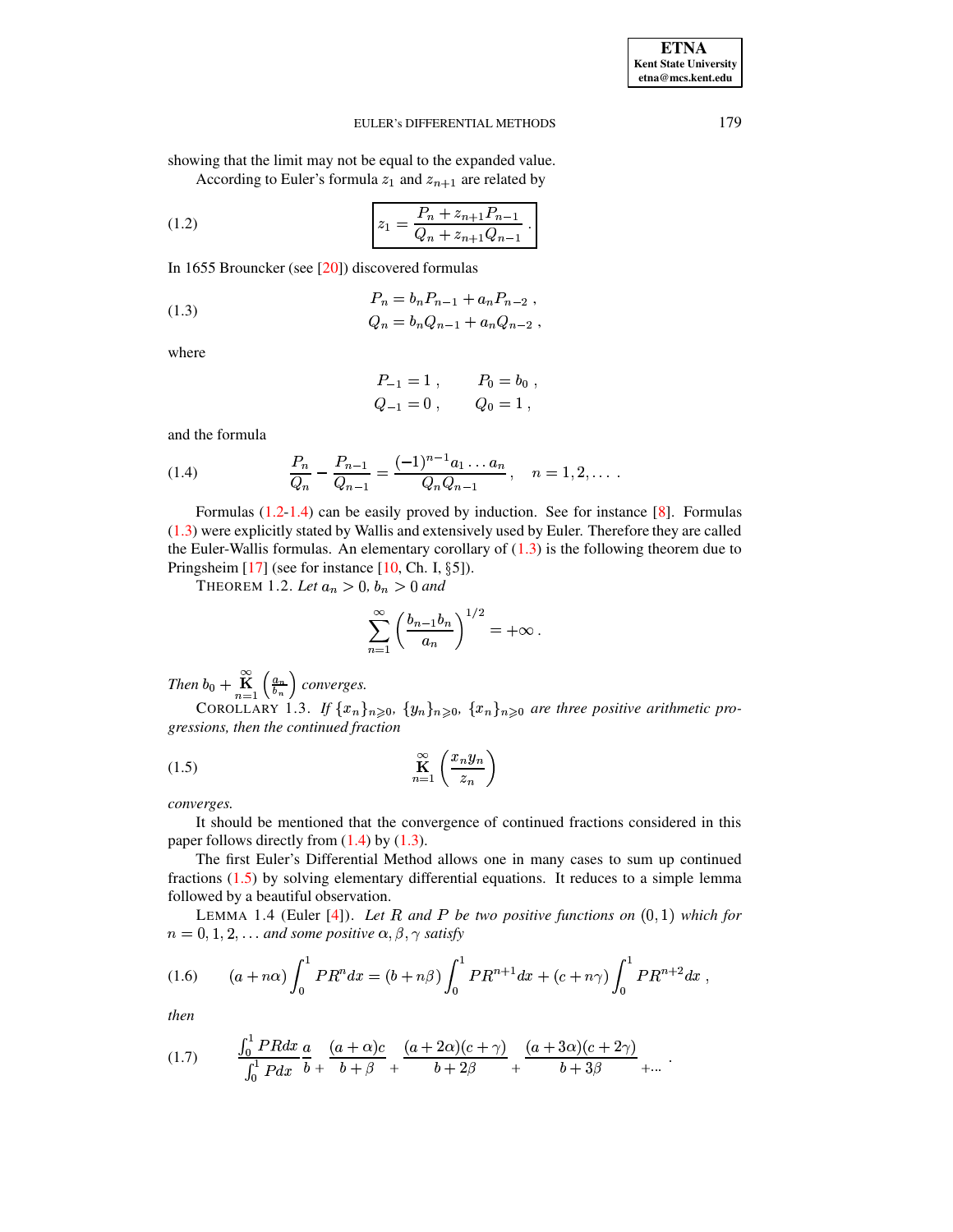*Proof*. The condition of the lemma can be obviously written as follows

(1.8) 
$$
\frac{\int_0^1 PR^n dx}{\int_0^1 PR^{n+1} dx} = \frac{b+n\beta}{a+n\alpha} + \frac{1}{\frac{a+n\alpha}{c+n\gamma} \int_0^1 PR^{n+1} dx}.
$$

Iterating this formula and applying elementary transformations, we get the lemma by Markov's Test.  $\Box$ 

Euler's brilliant idea is to search  $P$  and  $R$  as functions satisfying the following identity with *indefinite* integrals

$$
(a+n\alpha)\int PR^{n}dx + R^{n+1}S = (b+n\beta)\int PR^{n+1}dx + (c+n\gamma)\int PR^{n+2}dx.
$$

If  $R^{n+1}S$  vanishes at 0 and 1, then P and R must satisfy the conditions of Lemma [1.4.](#page-1-4) Euler's formula in differentials looks as follows

$$
(a+n\alpha)Pdx+RdS+(n+1)SdR=(b+n\beta)PRdx+(c+n\gamma)PR^{2}dx.
$$

Considering it as a polynomial in  $n$ , one can replace it with a system

<span id="page-2-1"></span><span id="page-2-0"></span>
$$
aPdx + RdS + SdR = bPRdx + cPR^{2}dx ,
$$
  

$$
\alpha Pdx + SdR = \beta PRdx + \gamma PR^{2}dx .
$$

<sup>1</sup>

Solving both equations in  $Pdx$ , we find that

(1.9) 
$$
Pdx = \frac{RdS + SdR}{bR + cR^2 - a} = \frac{SdR}{\beta R + \gamma R^2 - \alpha}.
$$

It follows from the last equation of  $(1.9)$  that

(1.10)  
\n
$$
\frac{dS}{S} = \frac{(b-\beta)RdR + (c-\gamma)R^2dR - (a-\alpha)dR}{\beta R^2 + \gamma R^3 - \alpha R}
$$
\n
$$
= \frac{(a-\alpha)dR}{\alpha R} + \frac{(\alpha b - \beta a)dR + (\alpha c - \gamma a)RdR}{\alpha(\beta R + \gamma R^2 - \alpha)}.
$$

<span id="page-2-3"></span>**2. Stieltjes' Formula [\[10,](#page-22-6) Ch 3, §3].** This formula was mentioned without a proof by Stieltjes in his correspondence with d'Hermite. In [\[10\]](#page-22-6) it is derived from Roger's formulas for Laplace transforms of elliptic functions. Euler's Differential Method provides a very simple proof to Stieltjes' formula:

<span id="page-2-2"></span>(2.1) 
$$
y(s) = \frac{1}{s + \mathbf{K} \left( \frac{n(n+1)}{s} \right)} = \int_0^\infty \frac{e^{-sx}}{\cosh^2(x)} dx.
$$

We put in Lemma [1.4](#page-1-4) and in  $(1.10)$ 

$$
\begin{array}{lllll} a=1, & b=s, & c=1, & \alpha b-\beta a=s, \\ \alpha=1, & \beta=0, & \gamma=1, & \alpha c-\gamma a=0, \end{array}
$$

$$
\frac{dS}{S} = s \frac{dR}{R^2 - 1} \Longrightarrow S = \left| \frac{1 - R}{1 + R} \right|^{s/2}.
$$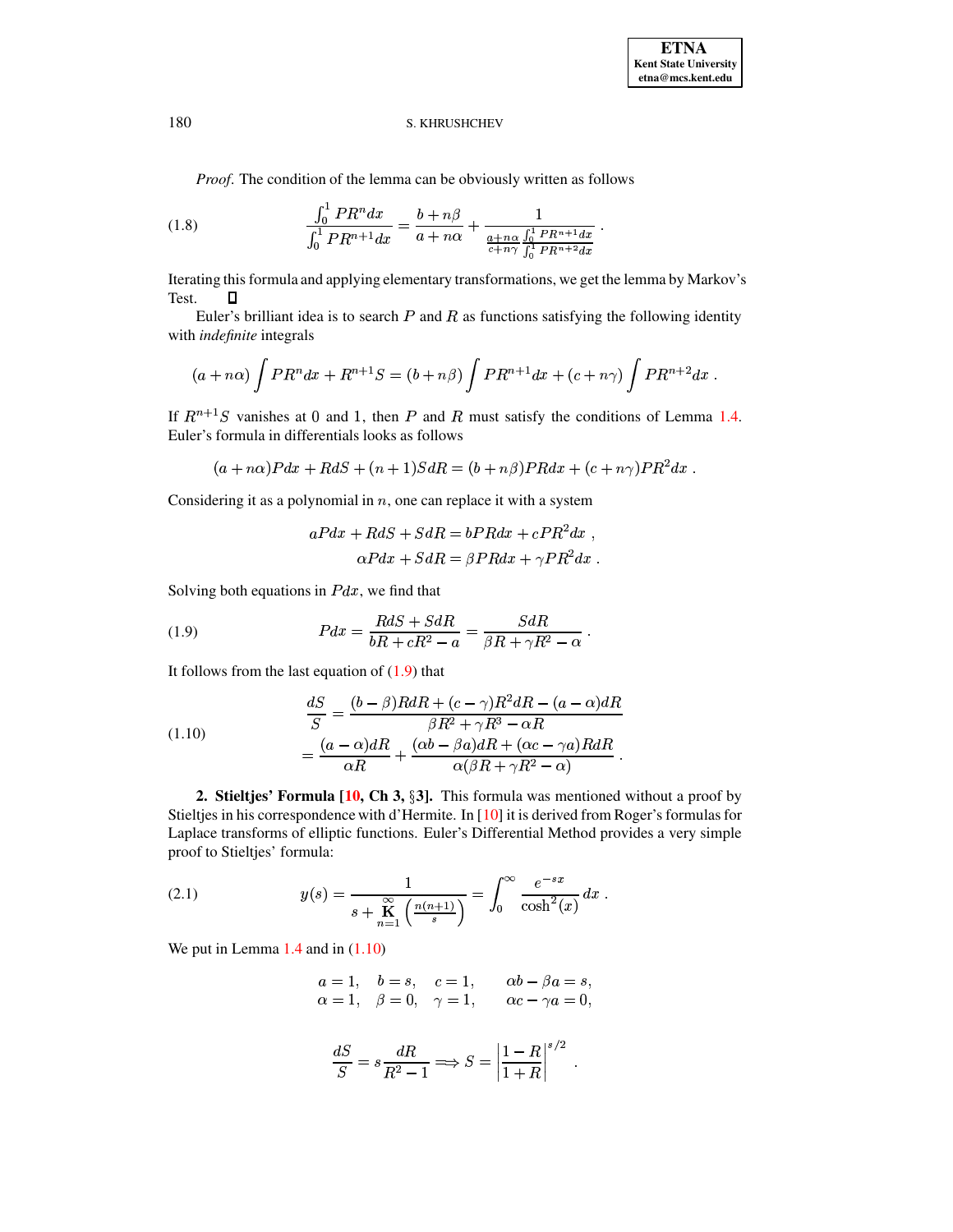<sup>1</sup>

# EULER's DIFFERENTIAL METHODS 181

If  $R(x) = x$ , then  $R^{n+1}S$  vanishes at  $x = 0$  and  $x = 1$  for  $n \ge 0$ . By [\(1.9\)](#page-2-0)

$$
\int_0^1 P dx = \int_0^1 \left(\frac{1-x}{1+x}\right)^{s/2} \frac{dx}{1-x^2} = \frac{x-\frac{1-t}{1+t}}{\frac{1}{2}} \frac{1}{2} \int_0^1 t^{s/2-1} dt = \frac{1}{s}.
$$

Similarly

$$
\int_0^1 RP dx = \frac{1}{2} \int_0^1 t^{s/2 - 1} \left( \frac{1 - t}{1 + t} \right) dt \stackrel{t = e^{-x}}{=} \int_0^{+\infty} e^{-sx} \tanh(x) dx
$$
  
=  $-\frac{1}{s} \int_0^{+\infty} \tanh(x) de^{-sx} = \frac{1}{s} \int_0^{\infty} \frac{e^{-sx}}{\cosh^2(x)} dx$ ,

<span id="page-3-3"></span>which proves  $(2.1)$ .

<span id="page-3-0"></span>COROLLARY 2.1. *For*  $s > 0$ 

(2.2) 
$$
y(s) = \frac{1}{s + \mathbf{K} \choose s + \mathbf{K} \left( \frac{n(n+1)}{s} \right)} = 2s \sum_{k=0}^{\infty} \frac{(-1)^k}{(s + 2k)(s + 2k + 2)}.
$$

*Proof*. We have

<span id="page-3-1"></span>
$$
(2.3) \quad \int_0^1 t^{s/2-1} \left(\frac{1-t}{1+t}\right) dt \int_0^1 \frac{t^{s/2-1} - t^{s/2}}{1+t} dt =
$$
  
= 
$$
\sum_{k=0}^\infty (-1)^k \int_0^1 (t^{s/2-1+k} - t^{s/2+k}) dt 4 \sum_{k=0}^\infty \frac{(-1)^k}{(s+2k)(s+2k+2)}.
$$

<span id="page-3-2"></span> $C$ OROLLARY 2.2. *The continued fraction*  $y(s)$  satisfies

$$
\frac{y(s)}{s} + \frac{y(s+2)}{s+2} = \frac{2}{s(s+2)}.
$$

 $\Box$ *Proof*. It follows from [\(2.2\)](#page-3-0).

Putting  $s = 1$  in [\(2.2\)](#page-3-0) and summing up Leibniz's series, we obtain another Euler's formula

$$
1+\frac{1}{1+\mathop{\bf K}\limits_{n=1}^\infty\left(\frac{n(n+1)}{1}\right)}=\frac{\pi}{2}\;.
$$

By Van Vleck's Theorem (see [\[8,](#page-22-4) Theorem 4.29]) the continued fraction in the left-hand side of [\(2.2\)](#page-3-0) converges uniformly on compact subsets of the right half-plane  $\mathbb{C}_+$  to a function with a positive real part in  $\mathbb{C}_+$ . On the other hand, formula [\(2.3\)](#page-3-1) shows that the series in [\(2.2\)](#page-3-0) converges uniformly on compact subsets of  $\mathbb{C} \setminus \{-2, -4, -6, \ldots\}$ . By the uniqueness theorem for holomorphic functions formula [\(2.2\)](#page-3-0) extends the continued fraction  $y(s)$  in (2.2) to a holomorphic function in  $\mathbb{C} \setminus \{-2, -4, -6, \ldots\}$ . At point  $s = -k, k = 2, 4, \ldots$ , this function has residue  $(-1)^{k-1}4k$  so that formally

$$
y(s) = \sum_{k=1}^{\infty} \frac{(-1)^{k-1} 4k}{s+2k}.
$$

The above series, however does not converge. So the series in [\(2.2\)](#page-3-0) is its regularization.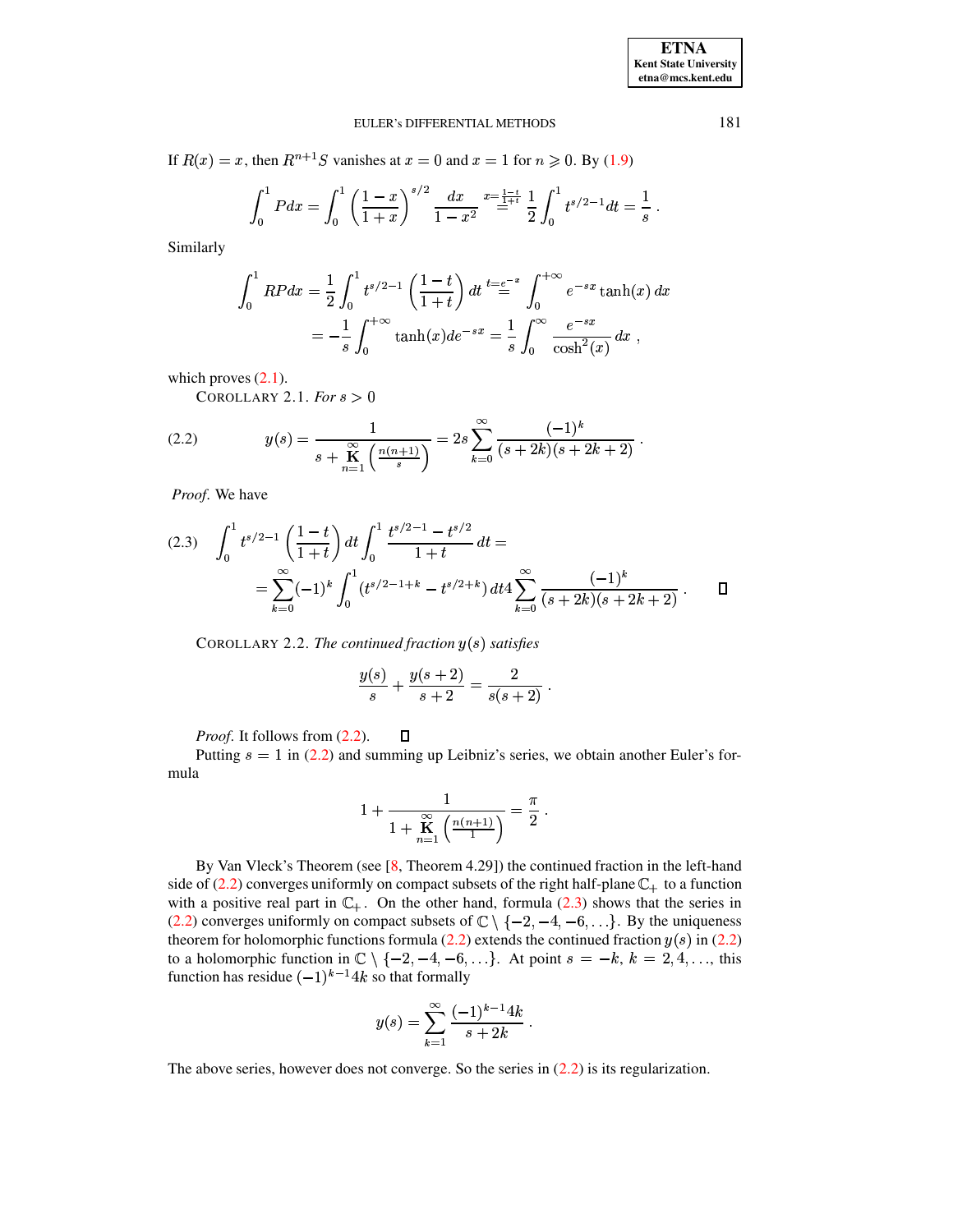By  $(2.1)$  and by Van Vleck's Theorem

$$
\Re y(it) = \int_0^{+\infty} \frac{\cos(tx)}{\cosh^2(x)} dx = p(t) \geqslant 0.
$$

By Stieltjes' inversion formula

$$
\frac{1}{\pi} \int_{-\infty}^{+\infty} \frac{p(t) dt}{z - it} = y(z)
$$

for  $\Re z > 0$ .

Stieltjes' formula [\(2.1\)](#page-2-2) shows that  $y(s)$  takes its maximal value at  $s = 0$ :

$$
y(0)=\int_0^\infty\frac{1}{\cosh^2(x)}\,dx=\tanh(x)\Bigg|_0^{+\infty}=1\;.
$$

This can also be obtained by Corollary [2.2.](#page-3-2) It is also clear from  $(2.1)$  that  $y(s)$  is continuous in the closure of the extended right half plane  $\mathbb{C}_+$  and belongs to the Hardy class  $H^2(\mathbb{C}_+)$ . By Corollary [2.1](#page-3-3)  $y(s)$  extends to a meromorphic function in  $\mathbb{C}$ . However, this extension cannot be represented as a quotient of two bounded holomorphic functions, i.e. cannot be a function from Nevanlinna's class, as it is clear from the following theorem.

THEOREM 2.3. *The shifts*  $\cosh^{-2}(x+t)$ ,  $t \ge 0$ , span the whole space  $L^2(0, +\infty)$ .

*Proof.* By Corollary [2.1](#page-3-3) the Laplace transform  $y(s)$  of  $\cosh^{-2}(x)$  extends in  $\mathbb{C}_-$  to a meromorphic function with poles at  $\{-2, -4, -6, \ldots\}$ . The conformal mapping  $w(z) =$  $(z+1)/(z-1)$  maps  $\mathbb{C}_-$  onto the unit disc  $\mathbb D$  centered at 0 and transforms  $\{-2, -4, -6, \ldots\}$ to

$$
z_k = 1 - \frac{2}{2k+1}, \quad k = 1, 2, \dots
$$

Since obviously

$$
\sum_{k=1}^{\infty} (1-|z_k|^2) = +\infty ,
$$

we see that  $\{z_k\}$ , and hence  $\{-2, -4, -6, \ldots\}$ , cannot be zero sets of functions from the Hardy algebra, see [\[2\]](#page-22-7). This implies that the extension of  $y(s)$  to  $\mathbb{C}_-$  does not belong to Nevanlinna's class. On the other hand, if the linear span of the shifts  $\cosh^{-2}(x+t)$ ,  $t \ge 0$ is not dense in  $L^2(0, +\infty)$ , then the Laplace transform  $y(s)$  must have a pseudo-analytic continuation to a function in Nevanlinna's class (see [\[16\]](#page-22-8)). This pseudo-analytic continuation coincides with an analytic continuation since  $y(s)$  is analytic at the points of the imaginary axis. Since it is not in Nevanlinna's class the linear span of the shifts must be dense.  $\Box$ 

It is useful to notice that to the contrary the shifts  $e^{-(x+t)} = e^{-t}e^{-x}$  cannot span  $e^{-(x+t)} = e^{-t}e^{-x}$  cannot s<br>in spite of the fact that cosh  $L^2(0, +\infty)$  since they all are multiples of  $e^{-x}$ . Hence, in spite of the fact that  $\cosh^{-2} x$  is so close to  $4e^{-2x}$ : is so close to  $4e^{-2x}$ :

$$
\frac{1}{\cosh^2(x)} = \frac{4}{(e^x + e^{-x})^2} = 4e^{-2x} + O(e^{-4x}), \ x \to +\infty
$$

its left shifts span  $L^2(0, +\infty)$ .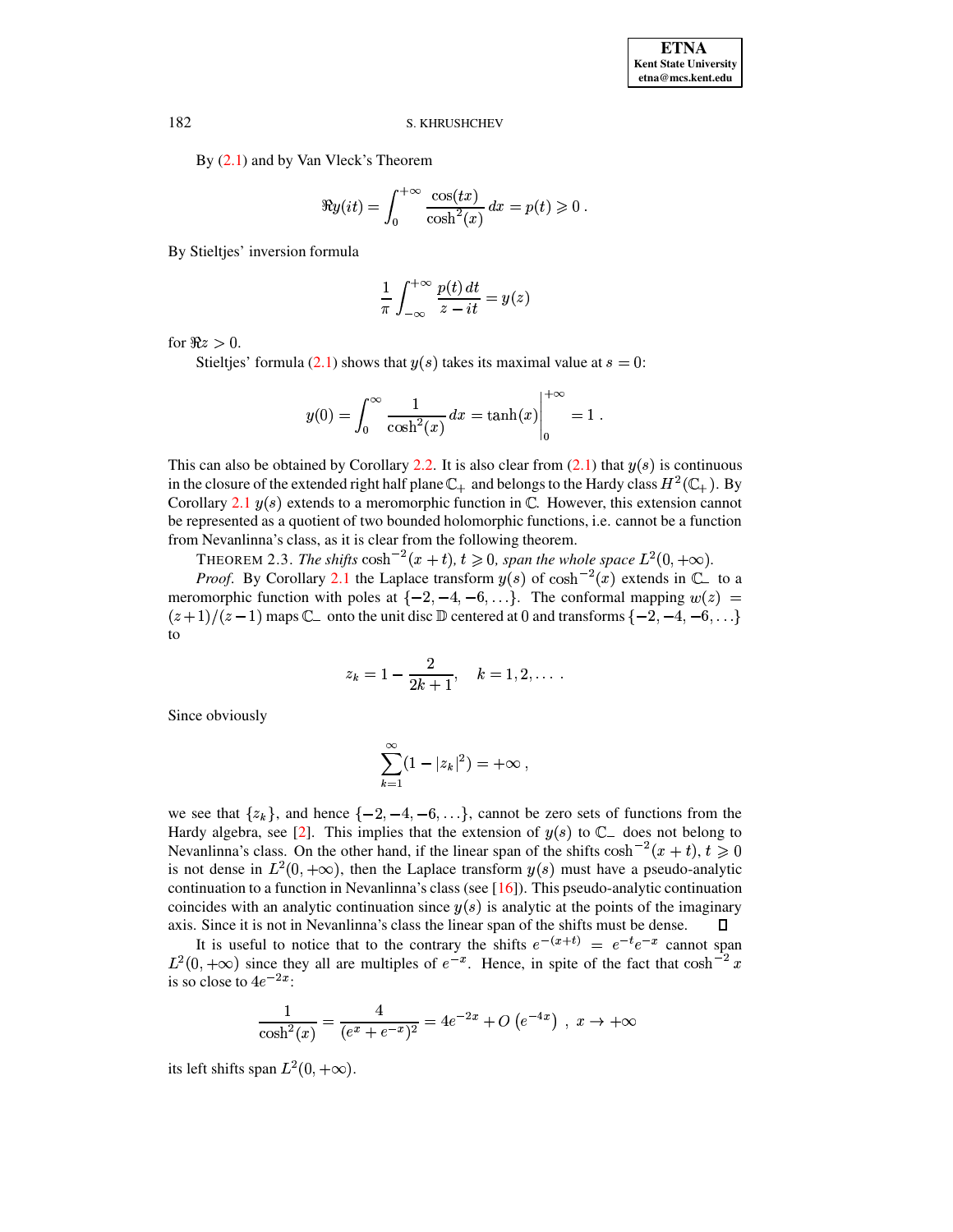<span id="page-5-0"></span>**3. The Second Example.** For every  $s \ge 0$ 

$$
(3.1) \t y(s) = e \int_0^1 x^s e^{-x} dx = \frac{1}{s+1} \frac{1}{s+2} + \frac{2}{s+3} \frac{3}{s+3} + \dots + \frac{n}{s+n} + \dots
$$

The change of variables  $x := e^{-x}$  shows that  $y(s)$  is the Laplace transform

(3.2) 
$$
e\int_0^1 x^s e^{-x} dx = e\int_0^{+\infty} e^{-sx} e^{-e^{-x}} e^{-x} dx.
$$

We put in Lemma  $1.4$  and in  $(1.10)$ 

<span id="page-5-1"></span>
$$
a = 1
$$
,  $b = s + 1$ ,  $c = 1$ ,  $\alpha b - \beta a = s$ ,  
\n $\alpha = 1$ ,  $\beta = 1$ ,  $\gamma = 0$ ,  $\alpha c - \gamma a = 1$ ,

$$
\frac{dS}{S} = (s+1)\frac{dR}{R-1} + dR \Longrightarrow S = (1-R)^{s+1}e^R.
$$

If  $R(x) = 1 - x$ , then  $R^{n+1}S = 0$  at  $x = 0$  and  $x = 1$ . Thus

$$
\int_0^1 P dx = e \int_0^1 x^s e^{-x} dx ;
$$
  

$$
\int_0^1 P R dx = -se \int_0^1 x^s e^{-x} dx + 1 ,
$$

which implies (3.1). Passing to the limit  $s \to 0^+$ , we obtain Euler's formula

(3.3) 
$$
e = 2 + \frac{2}{2} + \frac{3}{3} + \dots + \frac{n}{n} + \dots
$$

COROLLARY 3.1. For  $s \geqslant 0$ 

(3.4) 
$$
y(s) = \frac{1}{s + \mathbf{K} \choose s + n} = \sum_{n=1}^{\infty} \frac{1}{(s+1)(s+2)\dots(s+n)}.
$$

Proof. Integrating by parts, we obtain

$$
e \int_0^1 x^s e^{-x} dx = \frac{1}{s+1} + \frac{e}{(s+1)} \int_0^1 x^{s+1} e^{-x} dx
$$
  
=  $\frac{1}{s+1} + \frac{1}{(s+1)(s+2)} + \frac{e}{(s+1)(s+2)} \int_0^1 x^{s+2} e^{-x} dx = \dots$ 

 $\Box$ 

<span id="page-5-2"></span>It follows from  $(3.2)$  that

$$
(3.5) \t y(s) = e \int_0^{+\infty} e^{-(s+1)x} \sum_{k=0}^{\infty} \frac{(-1)^k}{k!} e^{-kx} dx e \sum_{k=0}^{\infty} \frac{(-1)^k}{k!} \frac{1}{s+k+1}
$$

is an infinite sum of simple fractions.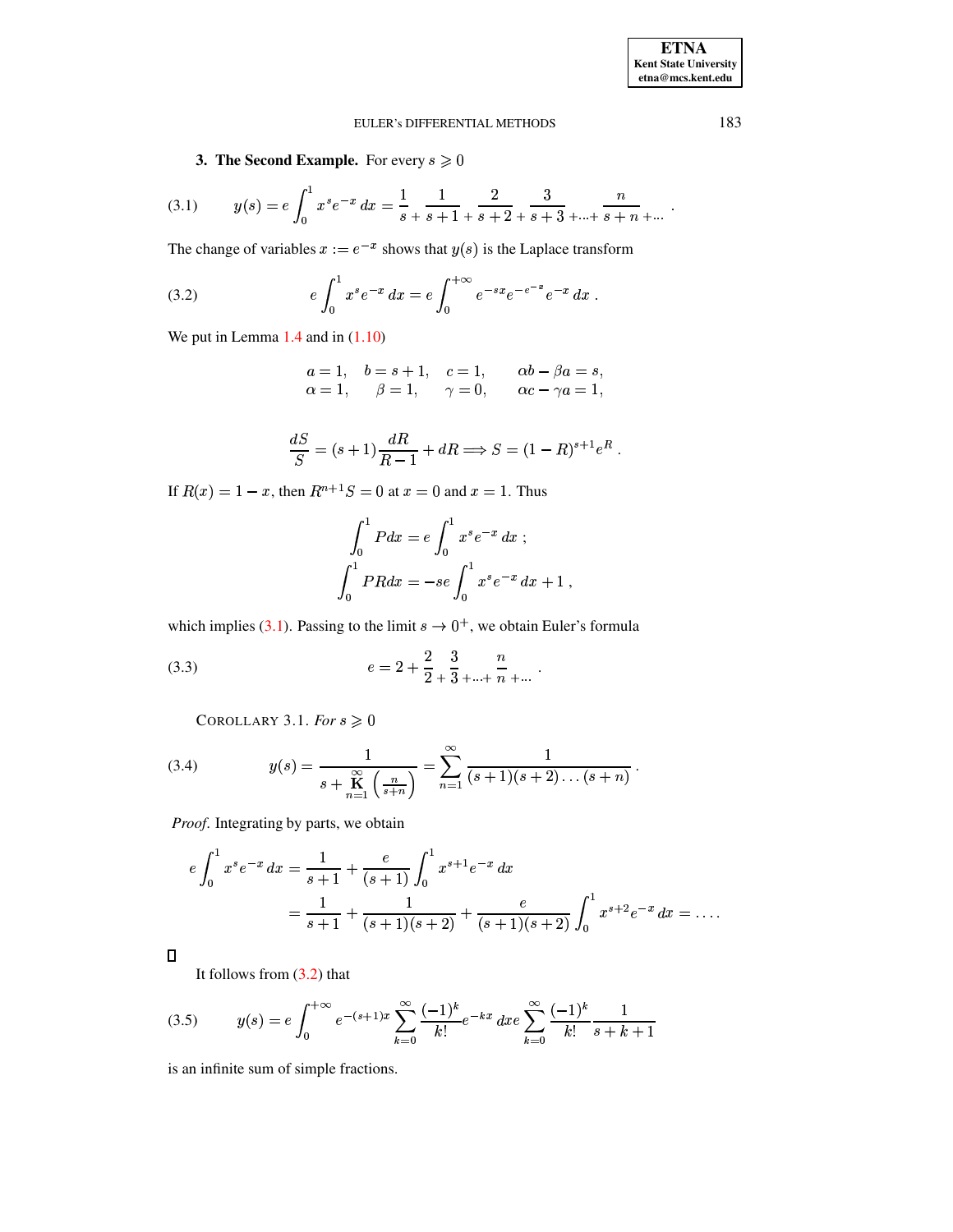Notice that integration by parts in  $(3.1)$  shows that  $y(s)$  satisfies

$$
(3.6) \t\t y(s+1) + 1 = (s+1)y(s) .
$$

Other analytic properties are similar to those considered in  $\S$ 2. In particular, (3.2) and (3.5) show that left shifts of  $e^{-e^{-x}}e^{-x}$  span  $L^2(0, +\infty)$ . It is easy to see that more generally left shifts of  $e^{-e^{-ax}}e^{-x}$  span  $L^2(0, +\infty)$  for every  $a > 0$ . Clearly

(3.7) 
$$
e^{-x} - e^{-e^{-ax}}e^{-x} = O(e^{-(1+a)x}), \quad x \to +\infty
$$

This shows that there are functions approximating the exponential function as indicated in  $(3.7)$  with meromorphic Laplace transform in  $\mathbb C$  and at the same time such that their left shifts span  $L^2(0, +\infty)$ . The condition (3.7) cannot be weakened since for any continuous function  $f(x)$  such that

<span id="page-6-0"></span>
$$
f(x) = O\left(e^{-ax}\right), \quad x \to +\infty
$$

for every positive  $a$  the Laplace transform of  $f$  is an entire function.

<span id="page-6-1"></span>**4. The Arctangent.** This continued fraction was obtained in 1770 by Lambert [11] (see [10, Ch. II, §6]). For every  $s > 0$ 

(4.1) 
$$
\arctan\left(\frac{1}{s}\right) = \frac{1}{s} + \frac{1^2}{3s} + \frac{2^2}{5s} + \frac{3^2}{7s} + \frac{4^2}{9s} + \dots + \frac{n^2}{(2n+1)s} + \dots
$$

**Remark.** Since all convergents to the continued fraction  $(4.1)$  are odd, the equality  $(4.1)$ holds for every real  $s, s \neq 0$ .

We put in Lemma  $1.4$  and in  $(1.10)$ 

$$
a = 1
$$
,  $b = 3s$ ,  $c = 2$ ,  $\alpha b - \beta a = s$ ,  
\n $\alpha = 1$ ,  $\beta = 2s$ ,  $\gamma = 1$ ,  $\alpha c - \gamma a = 1$ ,

$$
\frac{dS}{S} = \frac{(R+s)dR}{2sR+R^2-1} \Longrightarrow S = \sqrt{1+s^2-(R+s)^2}.
$$

If  $R(x) = (\sqrt{1+s^2} - s)x$ , then  $R^{n+1}S$  vanishes at  $x = 0$  and  $x = 1$  for every nonnegative  $n.$  Next,

$$
\int_0^1 P dR = \arcsin \frac{R+s}{\sqrt{1+s^2}} \Big|_0^1 = \frac{\pi}{2} - \arcsin \frac{s}{\sqrt{1+s^2}};
$$
  

$$
\int_0^1 P R dR = -\sqrt{1+s^2 - (R+s)^2} - s \arcsin \frac{R+s}{\sqrt{1+s^2}} \Big|_0^1 =
$$
  

$$
= 1 - s \left( \frac{\pi}{2} - \arcsin \frac{s}{\sqrt{1+s^2}} \right) .
$$

The elementary identity

$$
\frac{\pi}{2} - \arcsin \frac{s}{\sqrt{1+s^2}} = \arctan\left(\frac{1}{s}\right)
$$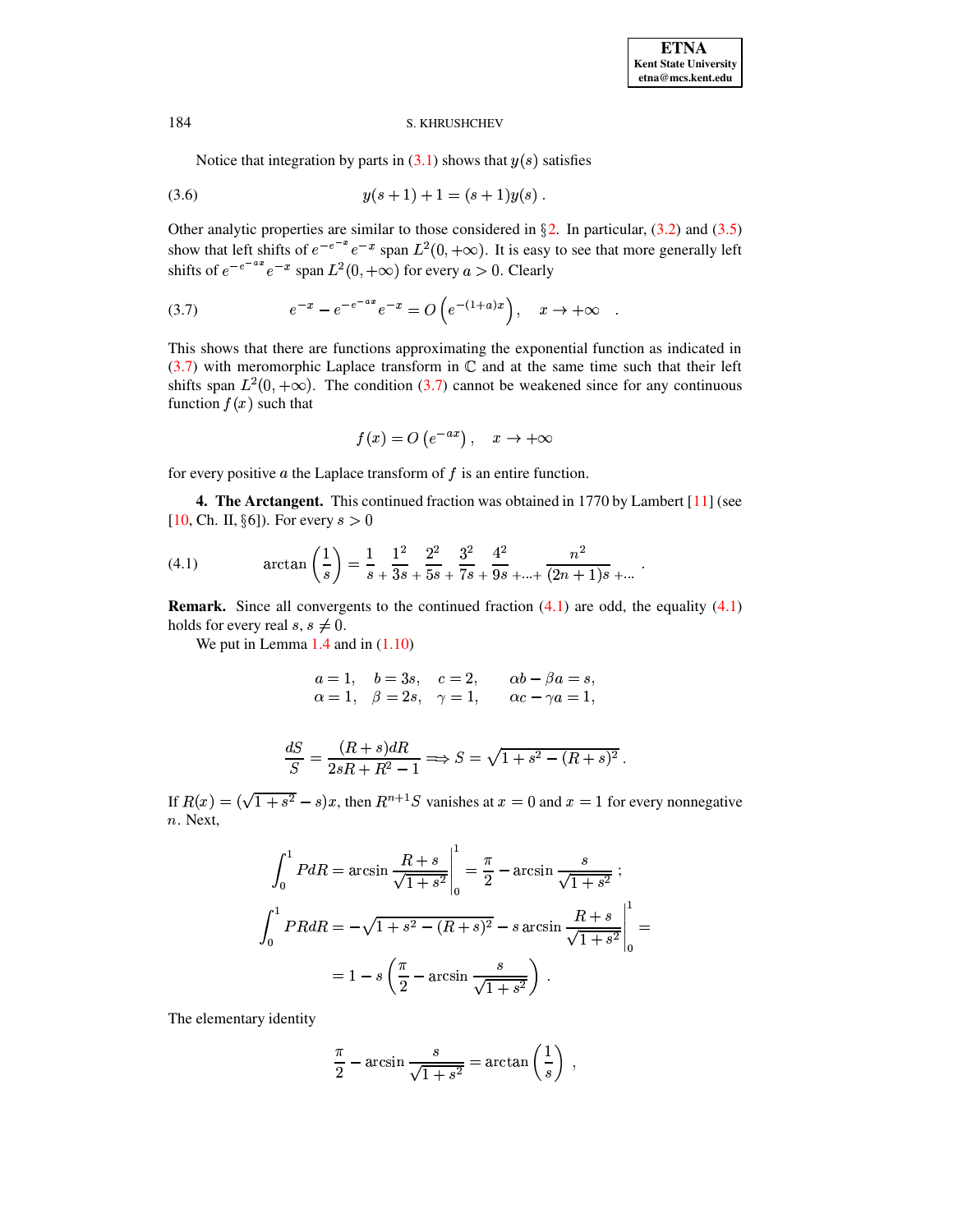| <b>ETNA</b>                  |
|------------------------------|
| <b>Kent State University</b> |
| etna@mcs.kent.edu            |

 $\ddot{\phantom{0}}$ 

#### EULER's DIFFERENTIAL METHODS

which can be proved by differentiation, completes the proof of  $(4.1)$ . Putting  $s = 1$  in  $(4.1)$ , we obtain Euler's formula

(4.2) 
$$
\frac{\pi}{4} = \frac{1}{1} + \frac{1^2}{3} + \frac{2^2}{5} + \frac{3^2}{7} + \frac{4^2}{9} + \dots + \frac{n^2}{2n+1} + \dots
$$

Euler's formula

$$
\arctan(x) = \frac{i}{2} \ln\left(\frac{i+x}{i-x}\right)
$$

shows that

$$
\arctan\left(\frac{1}{it}\right) = \frac{i}{2}\ln\left(\frac{t-1}{t+1}\right) = \frac{i}{2}\ln\left|\frac{t-1}{t+1}\right| - \frac{1}{2}\arg\left(\frac{t-1}{t+1}\right)
$$

and therefore

$$
\arctan\left(\frac{1}{it}\right) = \begin{cases} \frac{\pi}{2} & \text{if } -1 < t < 1; \\ 0 & \text{if } 1 < |t| \end{cases}
$$

It follows that

<span id="page-7-1"></span>
$$
\frac{1}{2}\int_1^1 \frac{1}{z-it} dt = \arctan\left(\frac{1}{z}\right) , \ \Re z > 0 .
$$

5. The Forth Example. Here we establish the following formula

(5.1) 
$$
\frac{1}{s + \mathop{\mathbb{K}}\limits_{n=1}^{\infty} \left(\frac{n^2}{s+n}\right)} = \phi \sqrt{5} \int_0^1 \frac{x^{s-1+1/\phi} dx}{1 + \phi + x^{\sqrt{5}}},
$$

where

$$
\phi = \frac{1+\sqrt{5}}{2} = \frac{2}{\sqrt{5}-1} = \phi^2 - 1
$$

is the Golden Ratio.

We put in Lemma  $1.4$  and in  $(1.10)$ 

$$
\begin{array}{llll} a=1, & b=s+1, & c=2, & \alpha b-\beta a=s, \\ \alpha=1, & \beta=1, & \gamma=1, & \alpha c-\gamma a=1, \end{array}
$$

<span id="page-7-0"></span>(5.2) 
$$
\frac{dS}{S} = \frac{s dR + R dR}{R^2 + R - 1} = \frac{(R + 1/2)dR + (s - 1/2)dR}{(R + 1/2)^2 - 5/4}.
$$

Integrating  $(5.2)$  and using the factorization

$$
R^2 + R - 1 = (R + \phi)(R - 1/\phi) ,
$$

we obtain

$$
S = \frac{\left|R - \frac{1}{\phi}\right|^{(s-\frac{1}{2})\frac{1}{\sqrt{5}} + \frac{1}{2}}}{\left|R + \phi\right|^{(s-\frac{1}{2})\frac{1}{\sqrt{5}} - \frac{1}{2}}}.
$$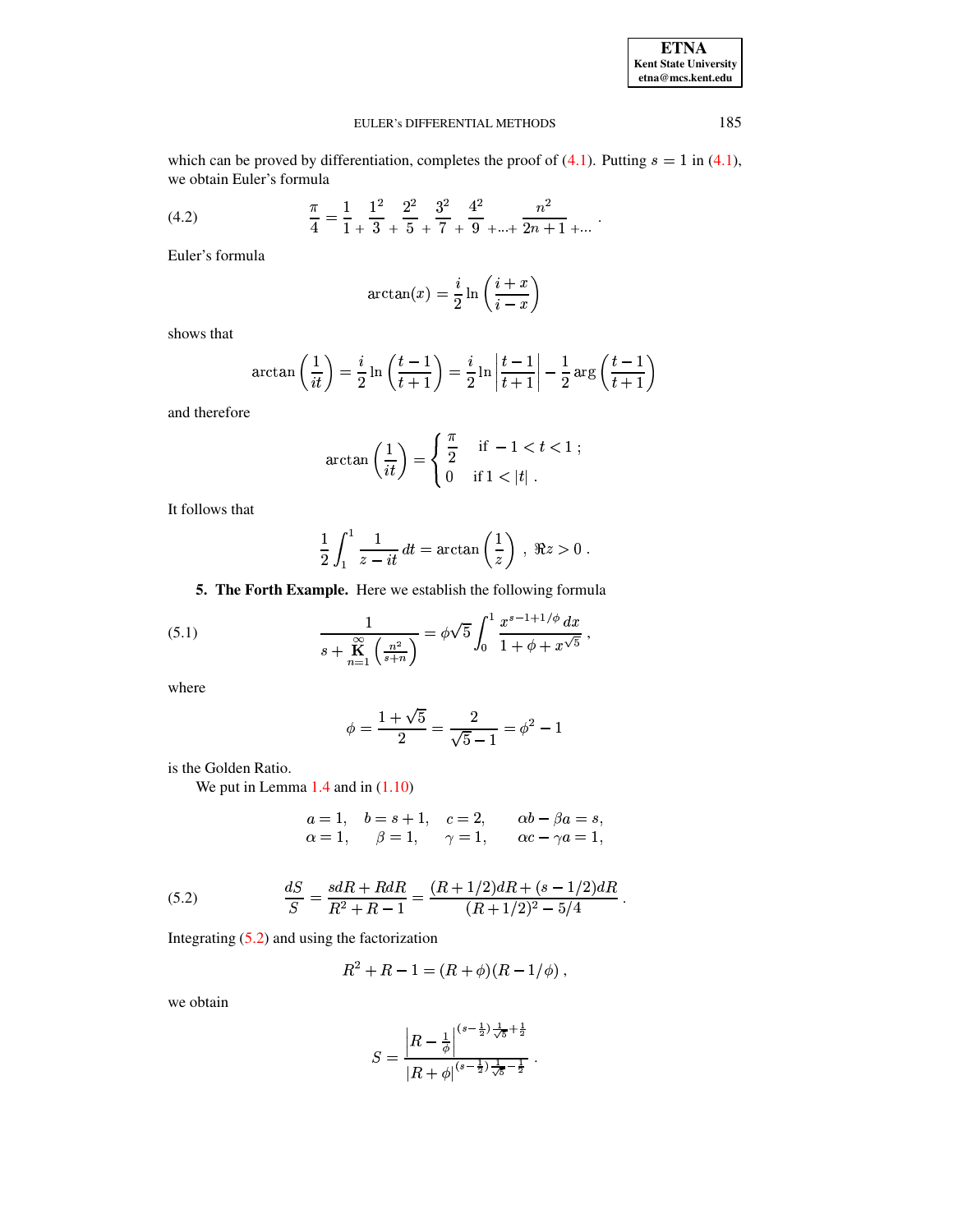Hence, if  $R(x) = x/\phi$ , then  $R^{n+1}S = 0$  at  $x = 0$  and  $x = 1$ . To simplify the notations we put

$$
\delta = \left(s - \frac{1}{2}\right) \frac{1}{\sqrt{5}} - \frac{1}{2} = \frac{s - \phi}{\sqrt{5}}
$$
,  $\Delta = \phi + 1$ .

Then

$$
\int_0^1 P dx = \int_0^1 \left(\frac{1-x}{x+\Delta}\right)^{\delta} \frac{dx}{x+\Delta} \stackrel{x=\frac{1-t\Delta}{1+t}}{=} \int_0^{1/\Delta} \frac{t^{\delta}}{1+t} dt ;
$$
  

$$
\int_0^1 R P dx = \frac{1}{\phi} \int_0^1 x \left(\frac{1-x}{x+\Delta}\right)^{\delta} \frac{dx}{x+\Delta} \stackrel{x=\frac{1-t\Delta}{1+t}}{=} \frac{1}{\phi} \int_0^{1/\Delta} \frac{t^{\delta} (1-t\Delta)}{(1+t)^2} dt .
$$

Integration by parts shows that

$$
\int_0^{1/\Delta} \frac{t^{\delta}(1-t\Delta)}{(1+t)^2} dt \int_0^{1/\Delta} \frac{t^{\delta} dt}{1+t} - (1+\Delta) \int_0^{1/\Delta} \frac{t^{\delta+1} dt}{(1+t)^2} =
$$
  
= 
$$
\frac{1}{\Delta^{\delta}} - \{(1+\delta)(1+\Delta) - 1\} \int_0^{1/\Delta} \frac{t^{\delta} dt}{(1+t)}
$$

Observing that  $(1 + \delta)(1 + \Delta) - 1 = s\phi$ , we obtain

$$
\mathop{\bf K}_{n=1}^{\infty} \left( \frac{n^2}{s+n} \right) = \frac{\int_0^1 RP \, dx}{\int_0^1 P \, dx} = \frac{1}{\phi} \left\{ \frac{1}{\Delta^{\delta} \int_0^{1/\Delta} \frac{t^{\delta} \, dt}{1+t}} - s\phi \right\} \; .
$$

It follows that

$$
\frac{1}{s + \mathop{\mathbb{K}}\limits_{n=1}^{\infty} \left(\frac{n^2}{s+n}\right)} = \phi \int_0^1 \frac{t^{\delta} dt}{\Delta + t} \stackrel{t = x^{\sqrt{5}}}{=} \phi \sqrt{5} \int_0^1 \frac{x^{s-1+1/\phi} dx}{1 + \phi + x^{\sqrt{5}}}
$$

COROLLARY 5.1. For  $s > 0$ 

$$
\frac{1}{s + \mathop{\mathbf{K}}\limits_{n=1}^{\infty} \left(\frac{n^2}{s+n}\right)} = \frac{\sqrt{5}}{\phi} \sum_{k=0}^{\infty} \frac{1}{s + 1/\phi + k\sqrt{5}} \cdot \frac{(-1)^k}{\phi^{2k}}.
$$

COROLLARY 5.2.

(5.3) 
$$
\frac{1}{\phi + \mathbf{K} \choose \phi + \mathbf{K} \choose \phi + n} = \phi \ln \left( 1 + \frac{1}{\phi^2} \right).
$$

*Proof.* Evaluate the integral in (5.1) at  $s = \phi$ .  $\Box$ 

6. A partial case of Euler's Formula. Let us compare a continued fraction

$$
s + \frac{fh}{s} + \frac{(f+r)(h+r)}{s} + \frac{(f+2r)(h+2r)}{s} + \cdots
$$

with

$$
a\frac{\int_0^1 Pdx}{\int_0^1 PRdx}b + \frac{(a+\alpha)c}{b+\beta} + \frac{(a+2\alpha)(c+\gamma)}{b+2\beta} + \frac{(a+3\alpha)(c+2\gamma)}{b+3\beta} + \dots
$$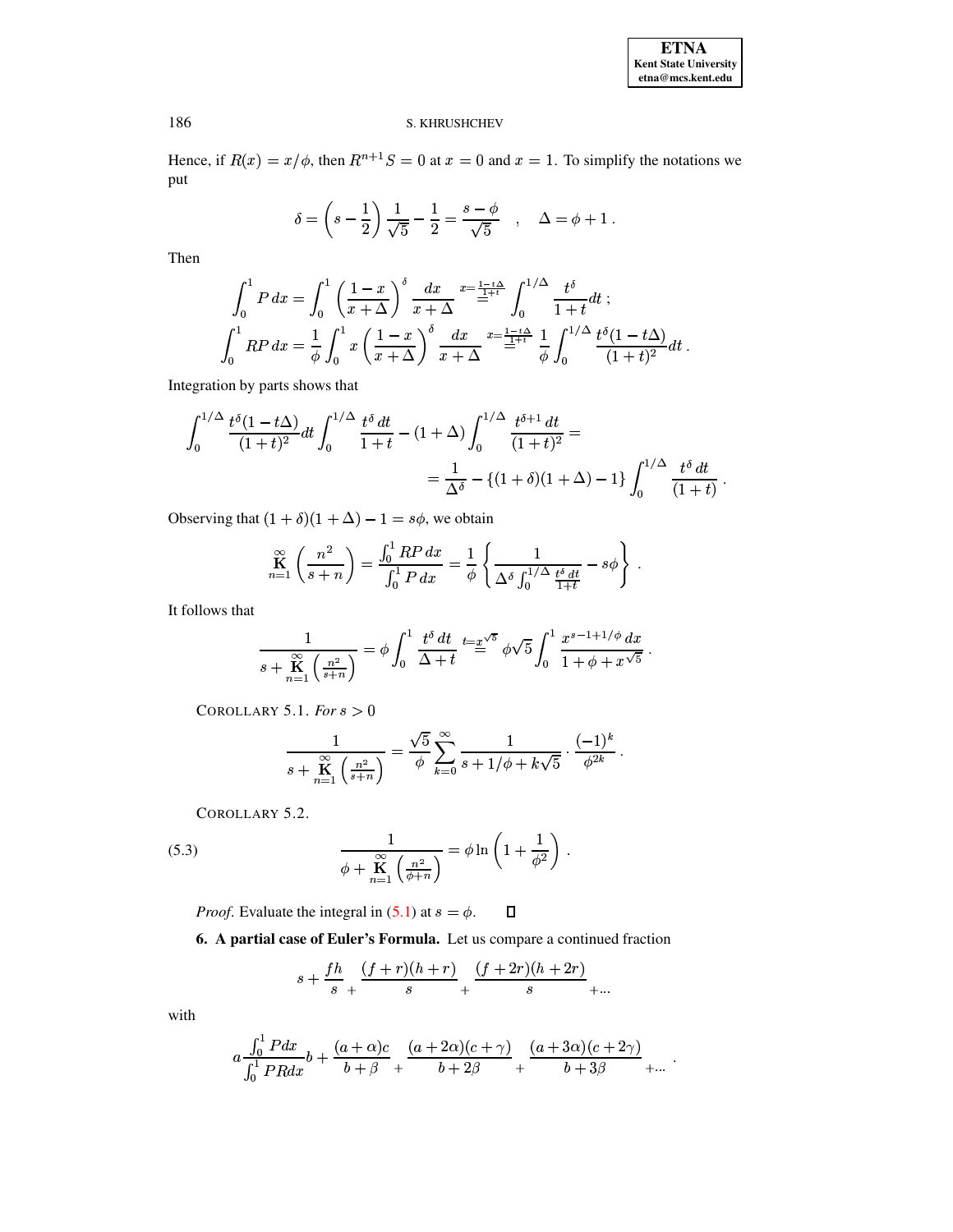Then it is clear that

$$
a = f - r, \quad b = s, \qquad c = h, \quad \alpha = r, \quad \beta = 0, \quad \gamma = r
$$

and the differential equation  $(1.10)$  for S takes the form

$$
\frac{dS}{S} = \frac{(f-2r) dR}{rR} + \frac{s}{r} \frac{dR}{R^2 - 1} + \frac{(h-f+r)R dR}{r(R^2 - 1)}.
$$

The integral of this differential equation is given by

$$
\ln S = \frac{f - 2r}{r} \ln R + \frac{s}{2r} \ln \left| \frac{R - 1}{R + 1} \right| + \frac{h - f + r}{2r} \ln |R^2 - 1| + C.
$$

It follows that

$$
S = C \cdot R^{\frac{f-2r}{r}} \left| \frac{R-1}{R+1} \right|^{\frac{s}{2r}} |R^2 - 1|^{\frac{h-f+r}{2r}}.
$$

If  $R = x^r$ , then  $R^{n+1}S$  vanish at  $x = 0$  and  $x = 1$  for all nonnegative integer n provided

(6.1) 
$$
0 < f - r < h + s.
$$

By  $(1.9)$  we obtain the formula for P

$$
Pdx = C \cdot x^{f-r-1} \left(\frac{1-x^r}{1+x^r}\right)^{s/2r} \left(1-x^{2r}\right)^{\frac{h-f-r}{2r}} dx.
$$

Here  $C$  stands for a constant the value of which is not important for us, since we are interested in the quotient of integrals. By Lemma 1.4

<span id="page-9-0"></span>
$$
(6.2) \quad s + \sum_{n=0}^{\infty} \left( \frac{(f+nr)(h+nr)}{s} \right) =
$$
\n
$$
= (f-r) \frac{\int_0^1 x^{f-r-1} \left( \frac{1-x^r}{1+x^r} \right)^{s/2r} \frac{dx}{(1-x^{2r})^{\frac{f+r-h}{2r}}}}{\int_0^1 x^{f-1} \left( \frac{1-x^r}{1+x^r} \right)^{s/2r} \frac{dx}{(1-x^{2r})^{\frac{f+r-h}{2r}}}}
$$

If  $f = h = g$  and  $g > r$ , then (6.2) takes the form

<span id="page-9-1"></span>
$$
s + \mathop{\mathbf{K}}_{n=0}^{\infty} \left( \frac{(g+nr)^2}{s}\right)(g-r) \frac{\displaystyle \int_0^1 x^{g-r-1} \left( \frac{1-x^r}{1+x^r} \right)^{s/2r} \frac{dx}{\sqrt{1-x^{2r}}} }{\displaystyle \int_0^1 x^{g-1} \left( \frac{1-x^r}{1+x^r} \right)^{s/2r} \frac{dx}{\sqrt{1-x^{2r}}} }
$$

Assuming now that  $g > 0$  and applying the above identity with  $g := g + r$ , we obtain

(6.3) 
$$
\mathop{\mathbf{K}}_{n=0}^{\infty} \left( \frac{(g+nr)^2}{s} \right) = g \cdot \frac{\int_0^1 x^{g+r-1} \left( \frac{1-x^r}{1+x^r} \right)^{s/2r} \frac{dx}{\sqrt{1-x^{2r}}}}{\int_0^1 x^{g-1} \left( \frac{1-x^r}{1+x^r} \right)^{s/2r} \frac{dx}{\sqrt{1-x^{2r}}} }
$$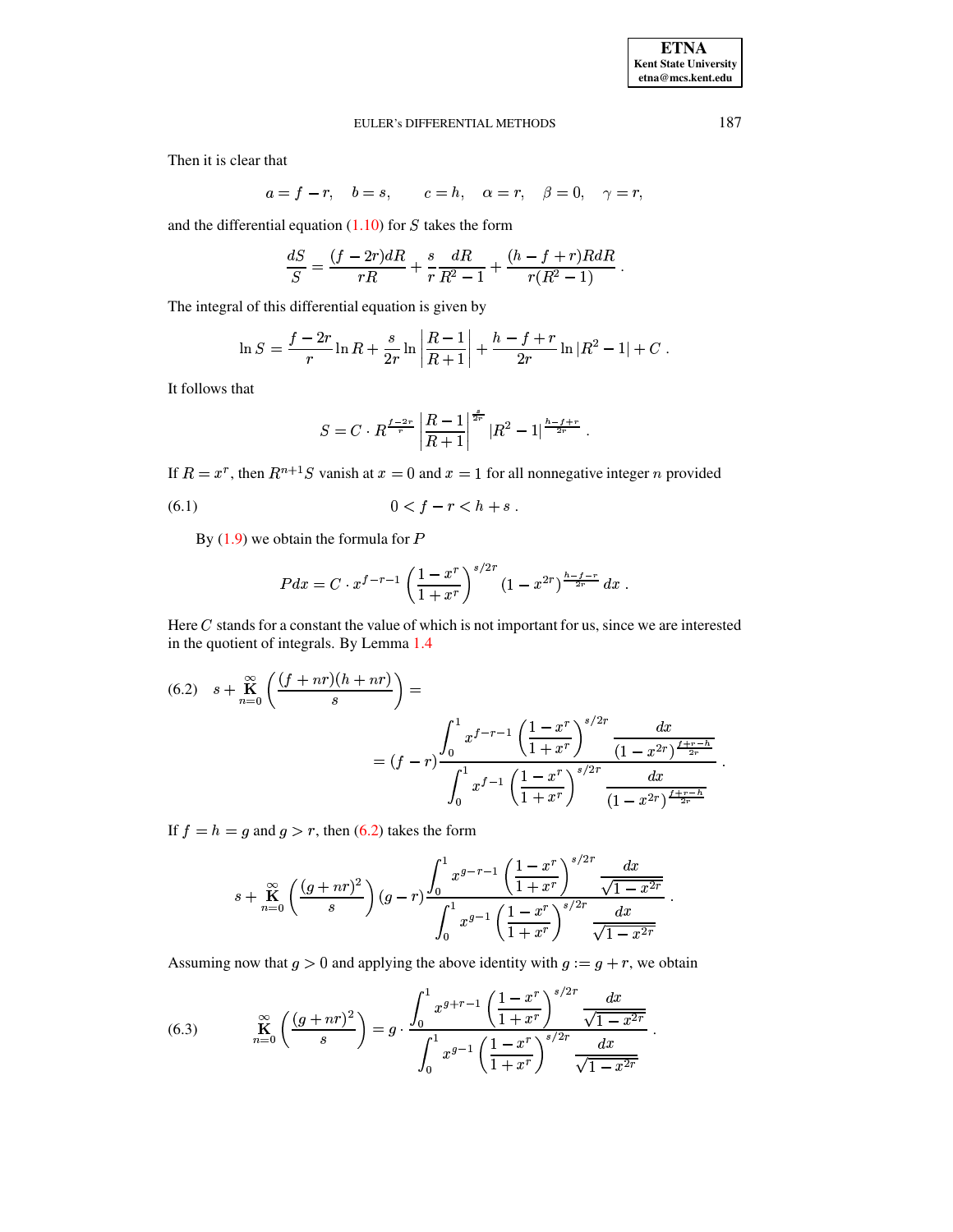# 7. Laplace transform of hyperbolic secant and Leibnitz's Series.

(7.1) 
$$
y(s) = \frac{1}{s + \mathop{\mathbb{R}}_{n=1}^{\infty} \left(\frac{n^2}{s}\right)} = \int_0^{+\infty} \frac{e^{-sx} dx}{\cosh(x)}, s > 0.
$$

This formula easily follows by the substitution  $x := e^{-x}$  from the following theorem by Euler.

<span id="page-10-0"></span>THEOREM 7.1 ([4],  $\S69$ ). For  $s > 0$ 

(7.2) 
$$
y(s) = \frac{1}{s + \mathop{\mathbb{R}}_{n=1}^{\infty} \left(\frac{n^2}{s}\right)} = 2 \int_0^1 \frac{x^s dx}{1 + x^2}.
$$

*Proof.* By (6.3) with  $g = 1$  and  $r = 1$ 

$$
\mathop{\mathbf{K}}_{n=1}^{\infty} \left(\frac{n^2}{s}\right) = \frac{\int_0^1 x \left(\frac{1-x}{1+x}\right)^{s/2} \frac{dx}{\sqrt{1-x^2}}}{\int_0^1 \left(\frac{1-x}{1+x}\right)^{s/2} \frac{dx}{\sqrt{1-x^2}}}.
$$

By parts integration followed by the substitution  $x := (1 - x)/(1 + x)$ 

$$
\int_0^1 x \left( \frac{1-x}{1+x} \right)^{s/2} \frac{dx}{\sqrt{1-x^2}} =
$$
  
=  $1 - s \int_0^1 \left( \frac{1-x}{1+x} \right)^{s/2} \frac{dx}{\sqrt{1-x^2}} - s \int_0^1 \frac{x^{(s-1)/2} dx}{1+x}$ 

<span id="page-10-3"></span>results in  $(7.2)$ 

(7.3) 
$$
\frac{1}{s + \mathop{\mathbb{R}}_{n=1}^{\infty} \left(\frac{n^2}{s}\right)} = \int_0^1 \frac{x^{(s-1)/2} dx}{1+x} = 2 \int_0^1 \frac{x^s dx}{1+x^2} . \qquad \Box
$$

Since

<span id="page-10-1"></span>
$$
\int_0^1 \frac{x^s \, dx}{1+x^2} = \sum_{k=0}^\infty (-1)^k \int_0^1 x^{2k+s} \, dx \sum_{k=0}^\infty \frac{(-1)^k}{s+2k+1} \; ,
$$

we obtain a representation of  $(7.2)$  as a sum of simple fractions

$$
(7.4) \qquad y(s) = \frac{1}{s + \frac{\mathcal{R}}{\mathcal{R}} \left(\frac{n^2}{s}\right)} = 2 \sum_{k=0}^{\infty} \frac{(-1)^k}{s + 2k + 1} 4 \sum_{k=0}^{\infty} \frac{1}{(s + 2k + 1)(s + 2k + 3)}
$$

By Van Vleck's Theorem the continued fraction (7.4) converges to  $y(s)$  in  $\mathbb{C}_+$  and to  $-y(-s)$ in  $\mathbb{C}_-$ . The poles of its convergents are located on the imaginary axis. The right-hand part of (7.4) converges uniformly on compact sets of  $\mathbb{C}_{-} \setminus \{-1, -3, -5, \ldots\}.$ 

<span id="page-10-2"></span>COROLLARY 7.2. The shifts  $\cosh^{-1}(x+t)$ ,  $t \ge 0$ , span the whole space  $L^2(0, +\infty)$ . By  $(7.4)$   $y(s)$  satisfies

(7.5) 
$$
y(2s) + y(2s + 2) = \frac{2}{2s + 1}.
$$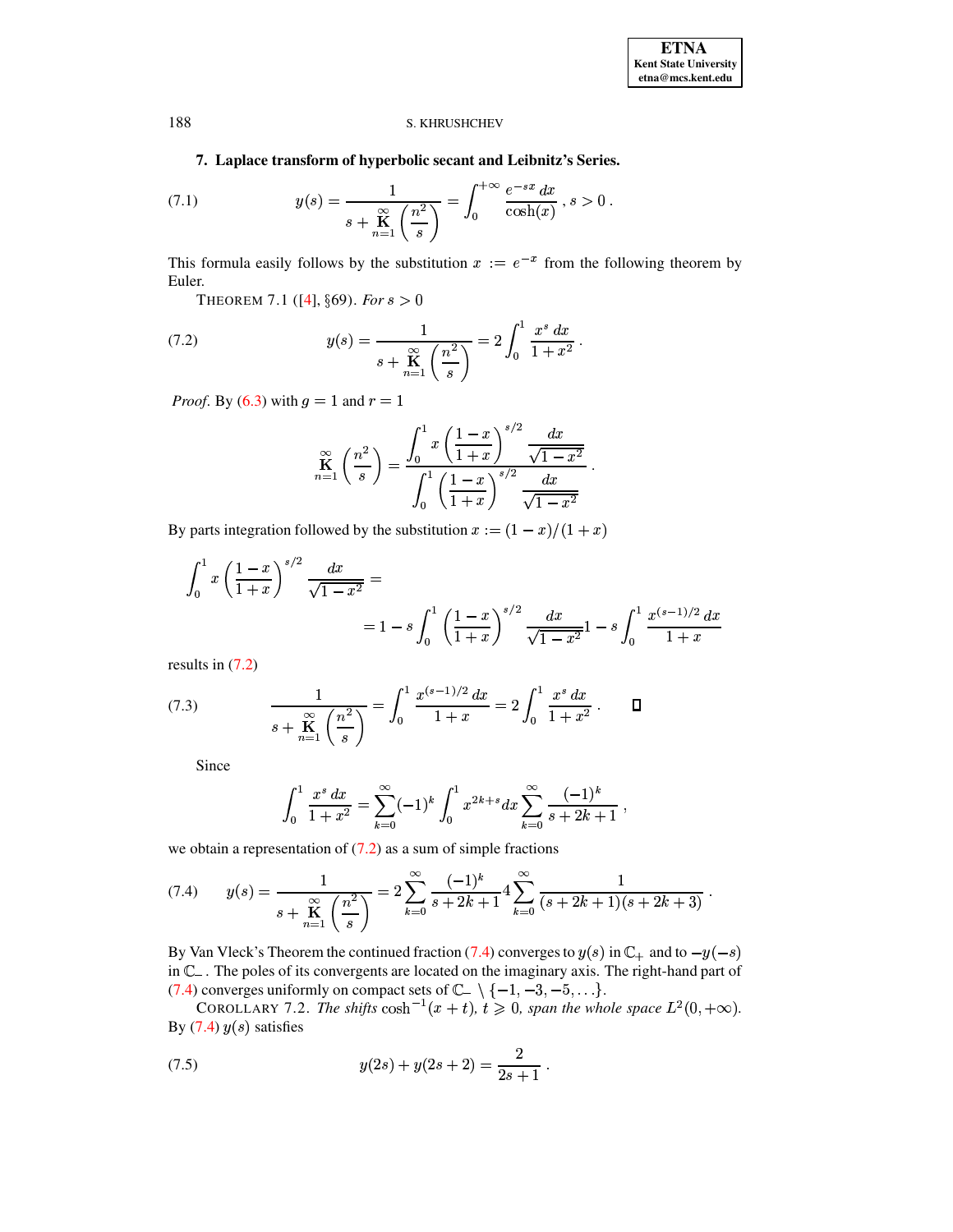We apply now  $(7.4)$  and  $(7.5)$  to Leibnitz's series.

THEOREM 7.3. For every positive integer s

(7.6) 
$$
\pi = 4 \sum_{k=0}^{s-1} \frac{(-1)^k}{2k+1} + \frac{2(-1)^s}{2s + \sum_{n=1}^{\infty} \left(\frac{n^2}{2s}\right)}.
$$

Proof. Computations with integrals show that

$$
2 + \mathop{K}_{n=1}^{\infty} \left(\frac{n^2}{2}\right) = \frac{2}{4-\pi}, \quad 4 + \mathop{K}_{n=1}^{\infty} \left(\frac{n^2}{4}\right) = \frac{2}{\pi - \frac{8}{3}};
$$
  

$$
6 + \mathop{K}_{n=1}^{\infty} \left(\frac{n^2}{6}\right) = \frac{2}{\frac{52}{15} - \pi}, \quad 8 + \mathop{K}_{n=1}^{\infty} \left(\frac{n^2}{8}\right) = \frac{2}{\pi - \frac{105}{304}}
$$

Assuming by induction that for an integer s

$$
y(2s) = (-1)^s \left\{ \frac{\pi}{2} - 2 \sum_{k=0}^{s-1} \frac{(-1)^k}{2k+1} \right\},\,
$$

we deduce from  $(7.5)$  that

$$
y(2s+2)(-1)^{s+1}\left\{\frac{\pi}{2}-2\sum_{k=0}^{s}\frac{(-1)^k}{2k+1}\right\}.
$$

**Remark.** If  $s = 50$ , then taking the second convergent and adding 50 first terms of Leibnitz's series, we obtain 10 valid places for  $\pi$ . It should also be noticed that by (7.3)

$$
\lim_{s \to 0+} s + \mathbf{K}_{n=1}^{\infty} \left( \frac{n^2}{s} \right) = \frac{2}{\pi} .
$$

8. Some more formulas. In this section using the differential method we establish the following formulas

 $\overline{\phantom{a}}$ 

<span id="page-11-1"></span>(8.1) 
$$
\int_0^{+\infty} \frac{e^{-sx} dx}{\cosh^{3/2}(2x)} = \frac{1}{s} + \frac{2 \cdot 3}{s} + \frac{4 \cdot 5}{s} + \frac{6 \cdot 7}{s} + \cdots
$$

<span id="page-11-0"></span>(8.2) 
$$
\int_0^{+\infty} \frac{e^{-sx} dx}{\cosh^{3/2}(2x)} \sum_{n=0}^{\infty} \frac{(2n+1)!!}{(s+3)(s+7)\dots(s+4n+3)},
$$

<span id="page-11-2"></span>(8.3) 
$$
\int_0^{+\infty} \frac{e^{-sx} dx}{\cosh^{3/2}(2x)} = 2\sqrt{2} \sum_{n=0}^{+\infty} (-1)^n \frac{(2n+1)!!}{2^n n!} \frac{1}{s+4n+3}
$$

Notice that for  $s = 1$  we obtain from (8.2) that

(8.4) 
$$
\frac{1}{1} + \frac{2 \cdot 3}{1} + \frac{4 \cdot 5}{1} + \frac{6 \cdot 7}{1} + \dots + \sum_{n=0}^{\infty} \frac{(2n+1)!!}{4^{n+1}(n+1)!} = \sqrt{2} - 1
$$

by the Binomial Formula for  $1/\sqrt{1-x}$  evaluated at  $x = 1/2$ .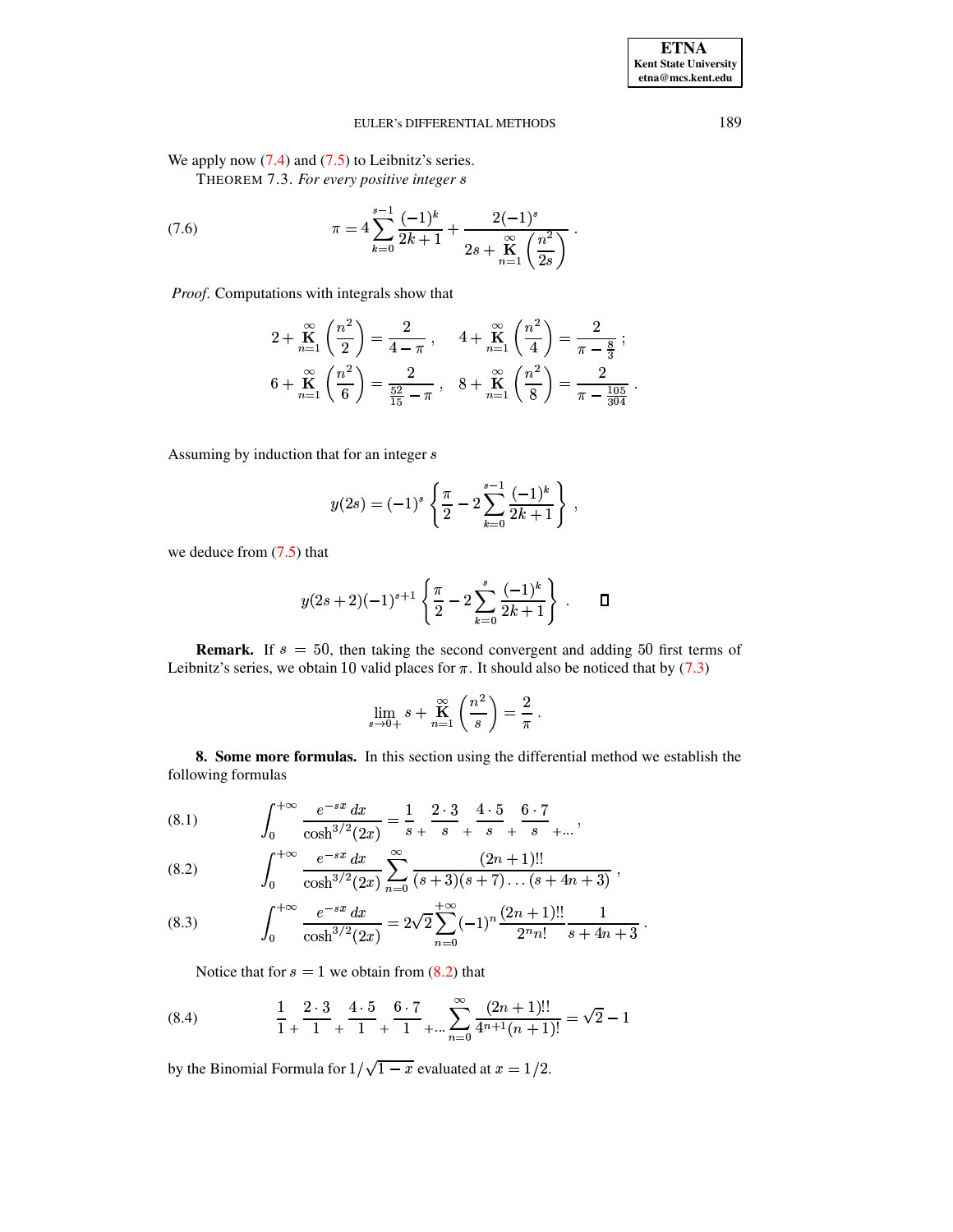<span id="page-12-0"></span>If  $f = 4$ ,  $h = 5$ ,  $r = 2$  in (6.2), then  $s + \frac{4 \cdot 5}{s} + \frac{6 \cdot 7}{s} + \frac{8 \cdot 9}{s} + \dots = 2 \frac{\int_0^1 x \left( \frac{1-x^2}{1+x^2} \right)^{s/4} \frac{dx}{(1-x^4)^{1/4}}}{\int_0^1 x^3 \left( \frac{1-x^2}{1+x^2} \right)^{s/4} \frac{dx}{(1-x^4)^{1/4}}}$  $(8.5)$ 

Next,

$$
\sqrt{2}I_1 = \sqrt{2} \int_0^1 x \left( \frac{1-x^2}{1+x^2} \right)^{s/4} \frac{dx}{(1-x^4)^{1/4}} \xrightarrow{x = \left( \frac{1-t}{1+t} \right)^{1/2}} \int_0^1 \frac{t^{\frac{s-1}{4}} dt}{(1+t)^{3/2}},
$$
  

$$
\sqrt{2}I_2 = \sqrt{2} \int_0^1 x^3 \left( \frac{1-x^2}{1+x^2} \right)^{s/4} \frac{dx}{(1-x^4)^{1/4}} \xrightarrow{x = \left( \frac{1-t}{1+t} \right)^{1/2}} \int_0^1 \frac{t^{\frac{s-1}{4}} (1-t) dt}{(1+t)^{5/2}}.
$$

By Lemma  $(8.5)$ 

$$
z(s) = s + \frac{4 \cdot 5}{s} + \frac{6 \cdot 7}{s} + \dots = 2 \cdot \frac{\sqrt{2}I_1}{\sqrt{2}I_2}.
$$

Integration by parts shows that

$$
\int_0^1 \frac{t^{\frac{s-1}{4}}(1-t) dt}{(1+t)^{5/2}} - \frac{2}{3} \int_0^1 t^{\frac{s-1}{4}}(1-t) d(1+t)^{-3/2} =
$$
  
=  $\frac{s-1}{6} \int_0^1 \frac{t^{\frac{s-5}{4}} dt}{(1+t)^{3/2}} - \frac{s+3}{6} \int_0^1 \frac{t^{\frac{s-1}{4}} dt}{(1+t)^{3/2}} t^{\frac{s-4}{4}} dt$   
=  $\frac{s-1}{6} \int_0^1 \frac{4x^{s-2} dx}{(1+x^4)^{3/2}} - \frac{s+3}{6} \int_0^1 \frac{4x^{s+2} dx}{(1+x^4)^{3/2}}.$ 

Therefore

$$
s + \frac{2 \cdot 3}{z(s)} = \frac{s-1}{2} \cdot \frac{\int_0^1 \frac{x^{s-2} dx}{(1+x^4)^{3/2}}}{\int_0^1 \frac{x^{s+2} dx}{(1+x^4)^{3/2}}} + \frac{s-1}{2} - 1.
$$

Applying an obvious identity  $x^{s-2}(1+x^4) - x^{s-2} = x^{s+2}$  and integrating by parts, we obtain

$$
\int_0^1 \frac{x^{s+2} dx}{(1+x^4)^{3/2}} = \int_0^1 \frac{x^{s-2} dx}{(1+x^4)^{1/2}} - \int_0^1 \frac{x^{s-2} dx}{(1+x^4)^{3/2}}
$$
  

$$
U(s) \stackrel{def}{=} 2\sqrt{2} \int_0^1 \frac{x^{s+2} dx}{(1+x^4)^{3/2}} = -1 + \sqrt{2}(s-1) \int_0^1 \frac{x^{s-2} dx}{(1+x^4)^{1/2}}.
$$

It follows that

$$
s + \frac{2 \cdot 3}{z(s)} = \frac{s-1}{2} \cdot \frac{2\sqrt{2} \left\{ \int_0^1 \frac{x^{s-2} dx}{(1+x^4)^{1/2}} - \int_0^1 \frac{x^{s+2} dx}{(1+x^4)^{3/2}} \right\}}{U(s)} + \frac{s-1}{2} - 1 =
$$
  
= 
$$
\frac{s-1}{2} \cdot \frac{2\sqrt{2} \int_0^1 \frac{x^{s-2} dx}{(1+x^4)^{1/2}}}{U(s)} - 1 \frac{2\sqrt{2}(s-1) \int_0^1 \frac{x^{s-2} dx}{(1+x^4)^{1/2}} - 2U(s)}{2U(s)} = \frac{1}{U(s)}.
$$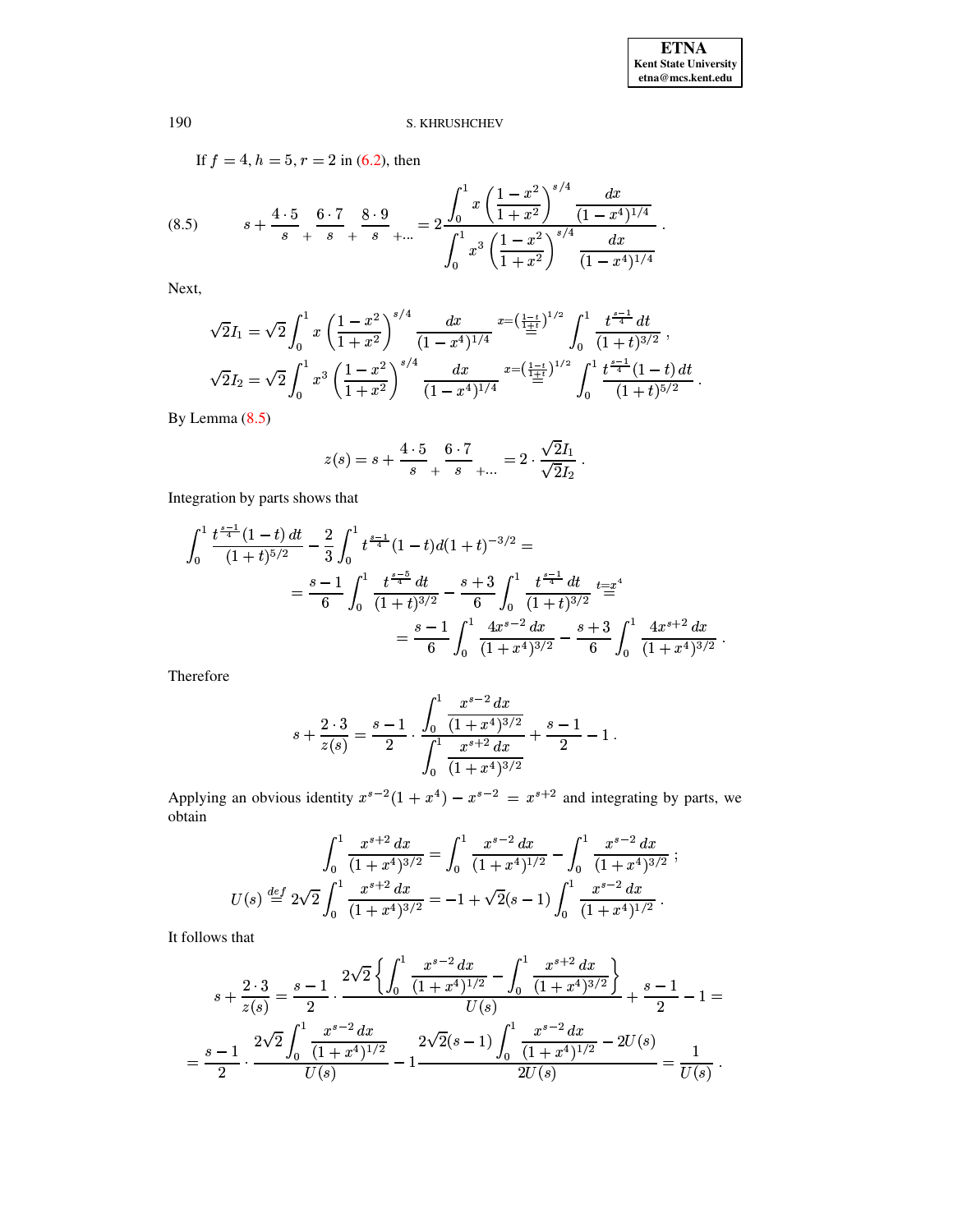<span id="page-13-1"></span>Now  $(8.1)$  follows by

$$
(8.6) \qquad U(s) = \int_0^1 x^{s+2} \left(\frac{2}{1+x^4}\right)^{3/2} dx \stackrel{x:=e^{-x}}{=} \int_0^{+\infty} e^{-sx} \left(\frac{2}{e^{2x} + e^{-2x}}\right)^{3/2} dx
$$

Formula  $(8.3)$  follows from the first equality in  $(8.6)$  by the Binomial Theorem. Integration by parts shows by induction that

$$
U(s) = \sum_{n=0}^{m} \frac{1 \cdot 3 \cdot \ldots \cdot (2n+1)}{(s+3)(s+7)\ldots (s+4n+3)} + \frac{1 \cdot 3 \cdot \ldots \cdot (2m+1) \cdot (2m+3)}{(s+3)(s+7)\ldots (s+4m+3)} \int_{0}^{1} \left(\frac{2x^{4}}{1+x^{4}}\right)^{m+1} \frac{2^{3/2}x^{2}}{(1+x)^{3/2}}.
$$

which implies  $(8.2)$  by passing to the limit in m.

To complete the topic on left-shifts of the negative powers of hyperbolic cotangent we prove the following theorem.

THEOREM 8.1. For every  $p > 0$  the shifts  $\cosh^{-p}(x + t)$ ,  $t \ge 0$ , span the whole space  $L^2(0, +\infty)$ . *Proof.* It is sufficient to prove that the Laplace transform

$$
\int_0^{+\infty} \frac{e^{-sx} dx}{\cosh^p(x)} = \int_0^1 \frac{e^{-sx} dx}{\cosh^p(x)} + \int_1^{+\infty} \frac{e^{-sx} dx}{\cosh^p(x)} = F(s) + G(s)
$$

can be extended analytically to a meromorphic function with poles at arithmetic progression on a negative real semi-axis. Since  $F(s)$  is an entire function, it is sufficient to consider  $G(s)$ . By the Binomial Theorem

$$
\frac{e^{-sx}}{\cosh^p(x)} = \frac{2^p e^{-(s+p)x}}{(1+e^{-2x})^p} = 2^p \sum_{k=0}^{\infty} (-1)^k \frac{p(p+1)\dots(p+k-1)}{k!} e^{-(s+p+2k)x}.
$$

Integrating, we obtain that

$$
G(s) = \left(\frac{2}{e}\right)^p e^{-s} \sum_{k=0}^{\infty} \frac{p(p+1)\dots(p+k-1)}{k!} \frac{e^{-2k}}{s+p+2k} . \qquad \Box
$$

<span id="page-13-0"></span>9. Three formulas by Ramanujan. In this section we consider three Ramanujan's formulas.

<span id="page-13-2"></span>**The error function.** For every  $s > 0$ 

(9.1) 
$$
e^{s^2/2} \int_s^{+\infty} e^{-x^2/2} dx = \frac{1}{s} + \frac{1}{s} + \frac{2}{s} + \frac{3}{s} + \frac{4}{s} + \dots + \frac{n}{s} + \dots
$$

see [9, p.8, (1.8)]. In fact this formula was first obtained by Euler in 1754, [5,  $\S 29$ ]. **Remark.** The function

$$
\text{erfc}(s) = \frac{2}{\sqrt{\pi}} \int_s^{+\infty} e^{-x^2} \, dx \sqrt{\frac{2}{\pi}} \int_{s\sqrt{2}}^{+\infty} e^{-x^2/2} \, dx
$$

is called the *complementary error function*, see  $[1, p. 196]$ . The identity  $(9.1)$  can be used to get good approximations to  $erfc(s)$  for big s.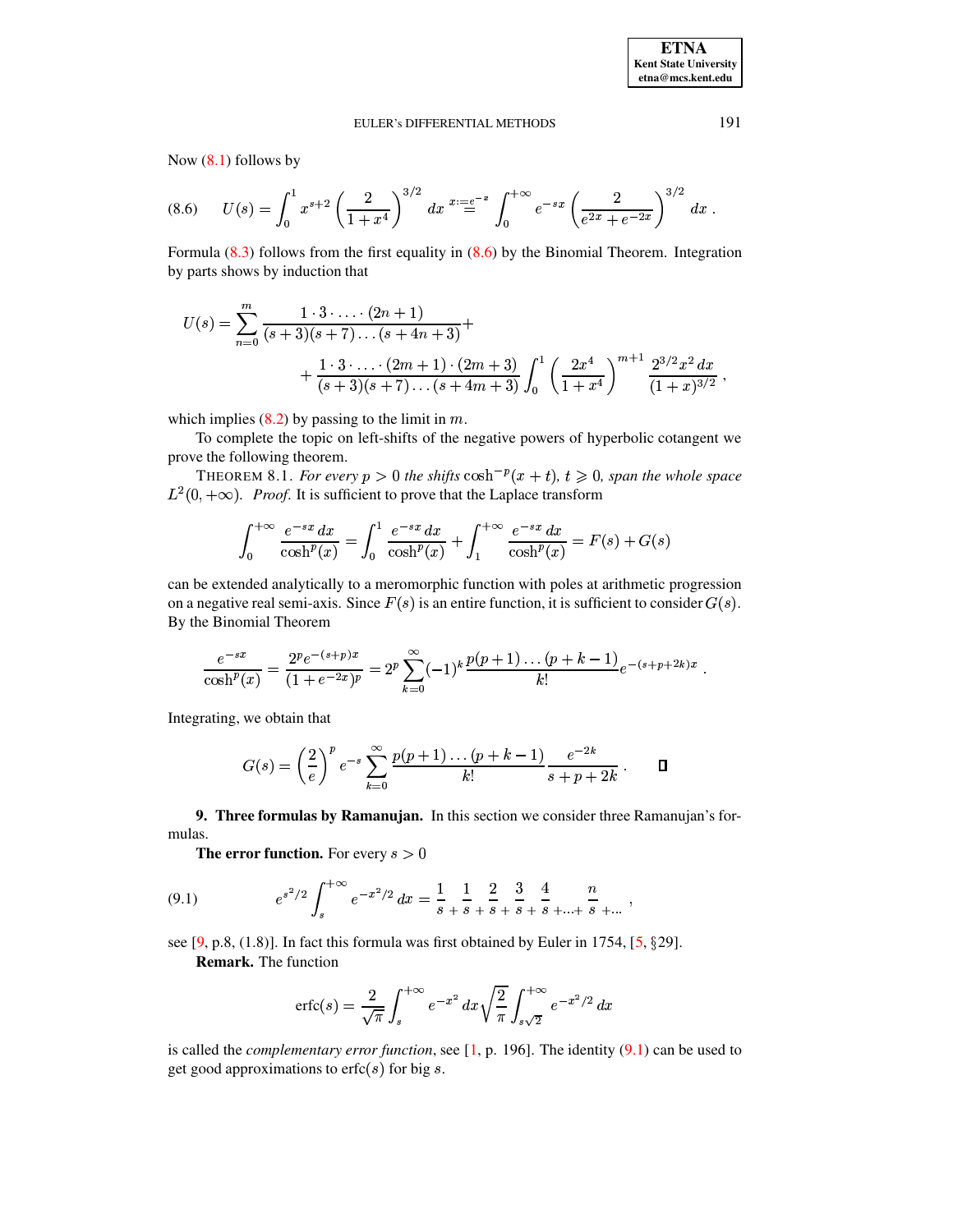To prove (9.1) we put  $a = 1$ ,  $b = s$ ,  $c = 1$ ,  $\alpha = 1$ ,  $\beta = 0$ ,  $\gamma = 0$  in Lemma 1.4 and use the point  $+\infty$  instead of  $x = 1$ :

$$
\frac{\int_0^{+\infty} PR \, dx}{\int_0^{+\infty} P \, dx} = \frac{1}{s} + \frac{2}{s} + \frac{3}{s} + \frac{4}{s} + \dots + \frac{n}{s} + \dots
$$

The differential equation  $(1.10)$  for S is

$$
\frac{dS}{S} = -sdR - RdR \; ,
$$

which with  $R(x) = x$  shows that  $xS(x) = xe^{-sx-x^2/2}$  vanishes at  $x = 0$  and  $x = +\infty$ . It follows that we may put

$$
Pdx = e^{-sx - x^2/2} dx, \quad RPdx = xe^{-sx - x^2/2} dx.
$$

Let us consider

$$
\varphi(s) = \int_0^{+\infty} e^{-sx - x^2/2} dx = e^{s^2/2} \int_s^{+\infty} e^{-x^2/2} dx ,
$$

<span id="page-14-1"></span>implying that  $\varphi$  satisfies

(9.2) 
$$
\varphi'(s) = s\varphi(s) - 1 = -\int_0^{+\infty} x e^{-sx - x^2/2} dx.
$$

It follows that

<span id="page-14-0"></span>
$$
\frac{\int_0^{+\infty} PR\,dx}{\int_0^{+\infty} P\,dx} = \frac{1 - s\varphi(s)}{\varphi(s)} = \frac{1}{\varphi(s)} - s,
$$

which implies  $(9.1)$ .

Fourier Sine Transform. For every positive  $t$ 

(9.3) 
$$
\int_0^{+\infty} \frac{\sin(ts) ds}{s + \mathbf{K} \left( \frac{n}{s} \right)} = \frac{\sqrt{\frac{\pi}{2}}}{t + \mathbf{K} \left( \frac{n}{t} \right)},
$$

see [14, (2), p. 369]. By  $(9.1)$  and Fubini's Theorem the left-hand side of  $(9.3)$  is

$$
\int_0^{+\infty} \sin(ts)\varphi(s) ds = \int_0^{+\infty} e^{-x^2/2} dx \left\{ \int_0^{+\infty} \sin(ts)e^{-sx} ds \right\}
$$

Double integration by parts shows that

$$
\int_0^{+\infty} \sin(ts) e^{-sx} ds = \frac{-1}{t} \int_0^{+\infty} e^{-sx} d\cos(ts) =
$$
  
=  $\frac{1}{t} - \frac{x}{t} \int_0^{+\infty} \cos(ts) e^{-sx} ds = \frac{1}{t} - \frac{x^2}{t^2} \int_0^{+\infty} \sin(ts) e^{-sx} ds$ 

It follows that

$$
\int_0^{+\infty} \sin(ts)e^{-sx} ds = \frac{t}{t^2 + x^2}.
$$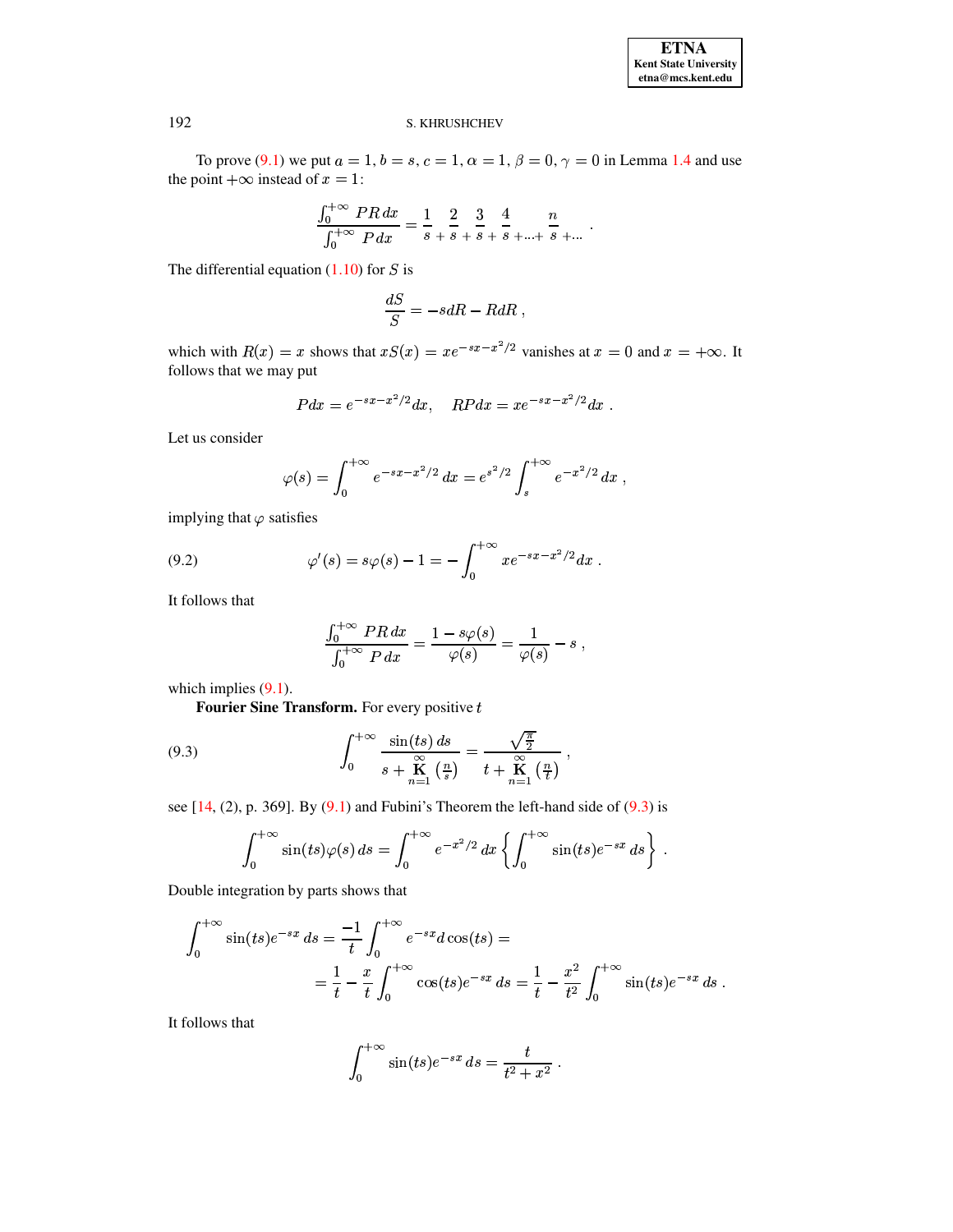Hence

$$
\psi(t) \stackrel{def}{=} \int_0^{+\infty} \sin(ts)\varphi(s) \, ds = \int_0^{+\infty} \frac{1}{1+x^2} e^{-x^2t^2/2} \, dx
$$

Differentiating the last integral in t, we obtain that  $\psi(t)$  satisfies the differential equation

<span id="page-15-0"></span>
$$
\psi'(t) = t \cdot \psi(t) - \int_0^{+\infty} e^{-x^2} dx
$$

and therefor  $\psi$  must be proportional to  $\varphi$ , satisfying the differential equation (9.2), with the coefficient

$$
\int_0^{+\infty} e^{-x^2} dx = \frac{1}{2} \int_{-\infty}^{+\infty} e^{-x^2} dx = \frac{\sqrt{2\pi}}{2} = \sqrt{\frac{\pi}{2}}.
$$

A Formula for  $\sqrt{\pi e/2}$ . Similar arguments prove another Ramanujan's formula

(9.4) 
$$
1 + \frac{1}{1 \cdot 3} + \frac{1}{1 \cdot 3 \cdot 5} + \frac{1}{1 \cdot 3 \cdot 5 \cdot 7} + \ldots + \frac{1}{1 + \mathbf{K} \left( \frac{n}{1} \right)} = \sqrt{\frac{\pi e}{2}},
$$

see [14, (3), p. 370]. Let

$$
y(x) = x + \frac{x^3}{1 \cdot 3} + \frac{x^5}{1 \cdot 3 \cdot 5} + \frac{x^7}{1 \cdot 3 \cdot 5 \cdot 7} \cdots
$$

Then  $y(0) = 0$  and  $y'(x) = xy(x) + 1$ , which implies that

$$
y(x) = e^{x^2/2} \int_0^x e^{-t^2/2} dt
$$

Then by  $(9.1)$ 

$$
\sum_{n=1}^{+\infty} \frac{x^{2n-1}}{(2n-1)!!} + \frac{1}{x + \mathbf{K} \choose \mathbf{K} \mathbf{K}} = e^{x^2/2} \int_0^{+\infty} e^{-t^2/2} dt = e^{x^2/2} \sqrt{\frac{\pi}{2}}
$$

Putting here  $x = 1$ , we obtain (9.4).

10. Euler's formula for hyperbolic cotangent. Motivation. In 1737 Euler computed first partial denominators of the regular continued fraction for

$$
e=2,71828182845904...
$$

<span id="page-15-1"></span>and discovered a remarkable law

(10.1) 
$$
e = 2 + \frac{1}{1} + \frac{1}{2} + \frac{1}{1} + \frac{1}{1} + \frac{1}{4} + \frac{1}{1} + \frac{1}{1} + \frac{1}{6} + \frac{1}{1} + \dots
$$

Formula  $(10.1)$  looks not less beautiful than the formulas

$$
e = \lim_{n} \left( 1 + \frac{1}{n} \right)^n = 1 + \sum_{k=1}^{\infty} \frac{1}{k!}
$$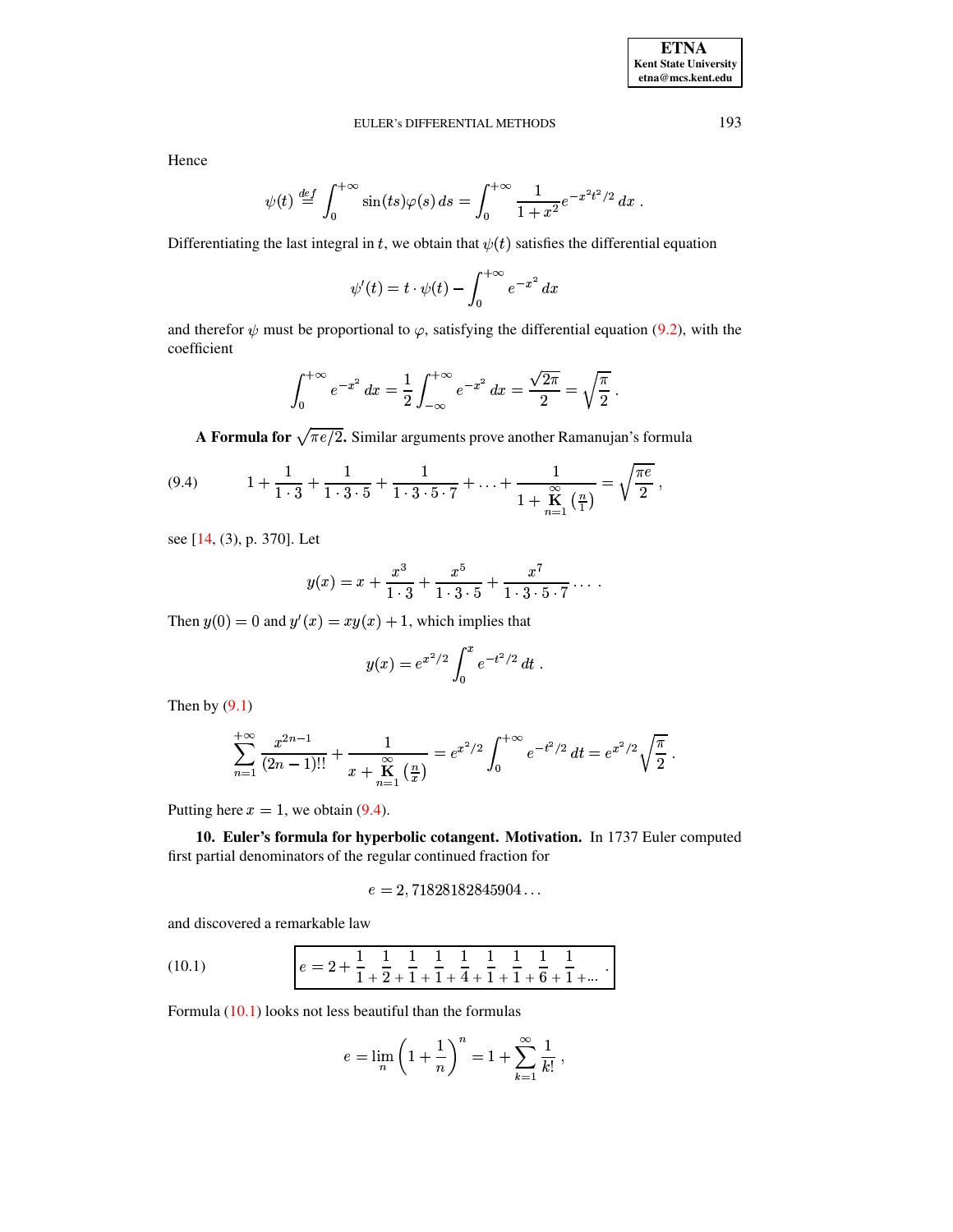$\overline{\phantom{a}}$ 

#### S. KHRUSHCHEV

and in addition proves the irrationality of  $e$  immediately. After that Euler computed the continued fraction for

$$
\sqrt{e}=1,6487212707\ldots =1+\frac{1}{1}\,\begin{matrix} \\ +\end{matrix}\, \frac{1}{1}\,\begin{matrix} \\ +\end{matrix}\, \frac{1}{1}\,\begin{matrix} \\ +\end{matrix}\, \frac{1}{5}\,\begin{matrix} \\ +\end{matrix}\, \frac{1}{1}\,\begin{matrix} \\ +\end{matrix}\, \frac{1}{1}\,\begin{matrix} \\ +\end{matrix}\, \frac{1}{1}\,\begin{matrix} \\ +\end{matrix}\, \frac{1}{1}\,\begin{matrix} \\ +\end{matrix}\, \frac{1}{1}\,\begin{matrix} \\ +\end{matrix}\, \frac{1}{13}\,\begin{matrix} \\ +\ldots \end{matrix}\,,
$$

which obeys a similar progression law of partial denominators. Next,

$$
\sqrt[3]{e} = 1 + \frac{1}{2} \,\begin{matrix} \\ + \end{matrix}\, \frac{1}{1} \,\begin{matrix} \\ + \end{matrix}\, \frac{1}{1} \,\begin{matrix} \\ + \end{matrix}\, \frac{1}{8} \,\begin{matrix} \\ + \end{matrix}\, \frac{1}{1} \,\begin{matrix} \\ + \end{matrix}\, \frac{1}{1} \,\begin{matrix} \\ + \end{matrix}\, \frac{1}{1} \,\begin{matrix} \\ + \end{matrix}\, \frac{1}{1} \,\begin{matrix} \\ + \end{matrix}\, \frac{1}{1} \,\begin{matrix} \\ + \end{matrix}\, \frac{1}{20} \,\begin{matrix} \\ + \end{matrix} \,.
$$

confirms this law. To concentrate on the arithmetic progressions in the above formulas Euler removed repeating 1's by elementary transformations:

$$
a + \frac{1}{m} + \frac{1}{n} + \frac{1}{w} + \frac{nw + 1}{mw + m + w} =
$$
  
=  $a + \frac{n}{mn + 1} + \frac{nw + 1}{mnw + m + w} - \frac{n}{mn + 1} =$   
=  $a + \frac{n}{mn + 1} + \frac{1}{(mn + 1)w + m} =$   
=  $\frac{1}{mn + 1} \left\{ (mn + 1)a + n + \frac{1}{(m + n)w + m} \right\},$ 

which show that

<span id="page-16-0"></span>
$$
(10.2) \quad a + \frac{1}{m} + \frac{1}{n} + \frac{1}{b} + \frac{1}{m} + \frac{1}{n} + \frac{1}{c} + \dots =
$$
\n
$$
= \frac{1}{mn+1} \left\{ (mn+1)a + n + \frac{1}{(mn+1)b + n + m} + \dots \right\}.
$$

This interesting identity, by the way, implies a beautiful formula

$$
a+\frac{1}{m}\,\begin{matrix} \\ +\end{matrix}\, \frac{1}{n}\,\begin{matrix} \\ +\end{matrix}\, \frac{1}{m}\,\begin{matrix} \\ +\end{matrix}\, \frac{1}{n}\,\begin{matrix} \\ +\end{matrix}\, \frac{1}{c}\,\begin{matrix} \\ +\end{matrix}\, \cdots \, -a-\frac{1}{n}\,\begin{matrix} \\ +\end{matrix}\, \frac{1}{m}\,\begin{matrix} \\ +\end{matrix}\,\frac{1}{b}\,\begin{matrix} \\ +\end{matrix}\,\frac{1}{m}\,\begin{matrix} \\ +\end{matrix}\,\frac{1}{c}\,\begin{matrix} \\ +\end{matrix}\, \cdots \, =\frac{n-m}{nm+1}
$$

reminding the addition formula for cotangent. Let us put  $m = n = 1$ ,  $a = 2$ ,  $b = 4$ ,  $c = 6$ ,  $d = 8$ , etc in (10.2). Then

$$
2 + \frac{1}{1+} \frac{1}{1+} \frac{1}{4+} \frac{1}{1+} \frac{1}{1+} \frac{1}{6+} \dots = \frac{1}{2} \left\{ -1 + 6 + \frac{1}{10} + \frac{1}{14} + \frac{1}{18+} \dots \right\} = \frac{\xi - 1}{2} \,,
$$

where  $\xi$  denotes the continued fraction related with the progression 6, 10, 14, 18, ... Consequently by  $(10.1)$ 

$$
e = 2 + \frac{1}{1 + \frac{2}{\xi - 1}} = 2 + \frac{\xi - 1}{\xi + 1} = 1 + \frac{2}{1 + 1/\xi}
$$
,

which leads us to

$$
1 + \frac{1}{\xi} = \frac{2}{e - 1} = -1 + \frac{e + 1}{e - 1} ,
$$

and finally to

$$
\coth\left(\frac{1}{2}\right) = \frac{e+1}{e-1} = 2 + \frac{1}{6} + \frac{1}{10} + \frac{1}{14} + \frac{1}{18} + \frac{1}{22} + \frac{1}{26} + \dots
$$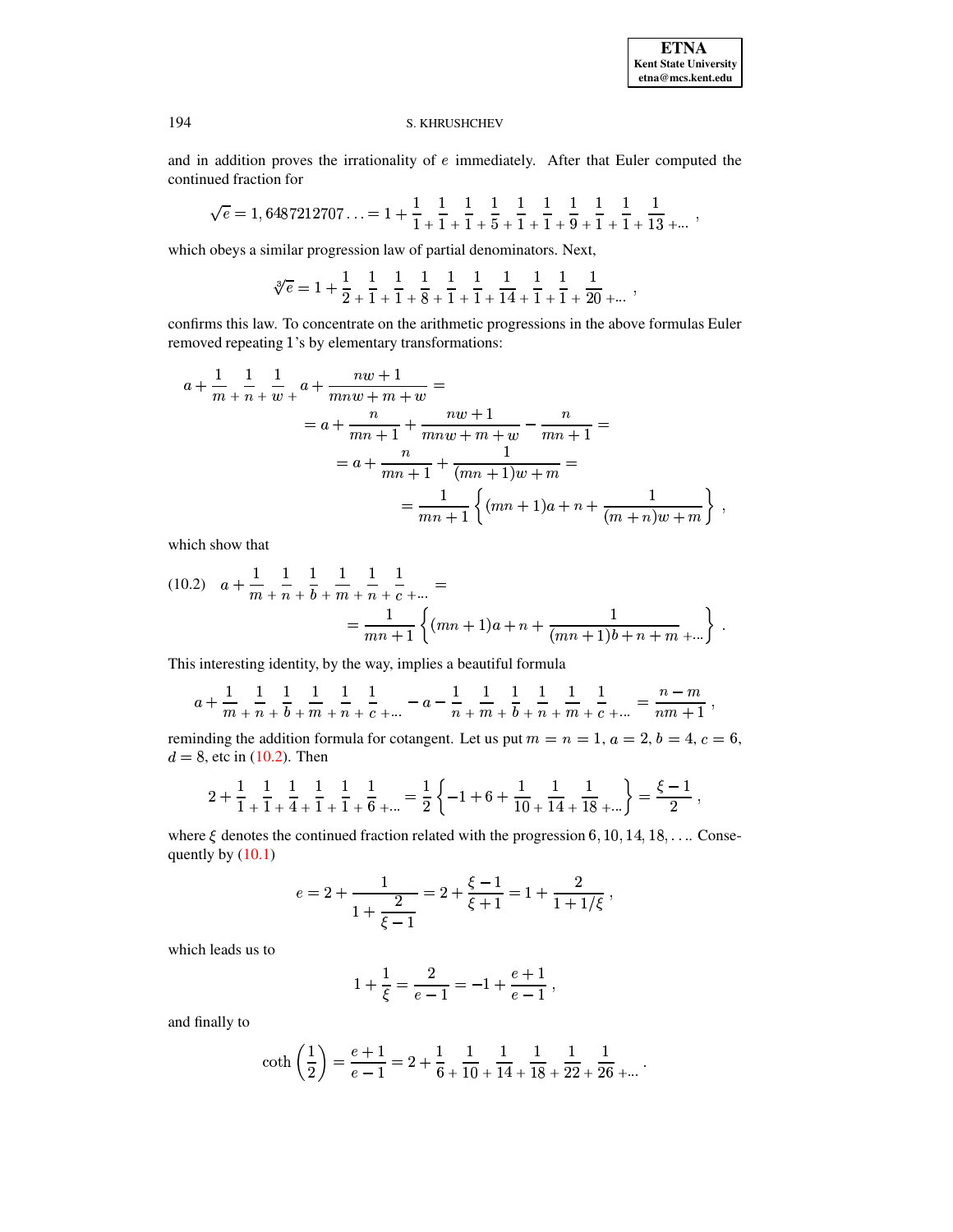Similarly, Euler obtains

$$
\coth\left(\frac{1}{4}\right) = \frac{\sqrt{e} + 1}{\sqrt{e} - 1} = 4 + \frac{1}{12} + \frac{1}{20} + \frac{1}{28} + \dots
$$

$$
\coth\left(\frac{1}{6}\right) = \frac{\sqrt[3]{e} + 1}{\sqrt[3]{e} - 1} = 6 + \frac{1}{18} + \frac{1}{30} + \frac{1}{42} + \dots
$$

$$
\coth(1) = \frac{e^2 + 1}{e^2 - 1} = 1 + \frac{1}{3} + \frac{1}{5} + \frac{1}{7} + \dots
$$

<span id="page-17-0"></span>A simple analysis of empirical formulas obtained by Euler shows that can be naturally explained if the following is true

(10.3) 
$$
q = \coth(p) = \frac{1}{p} + \frac{1}{\frac{3}{p}} + \frac{1}{\frac{5}{p}} + \frac{1}{\frac{7}{p}} + \dots
$$

11. Euler's formula for hyperbolic cotangent. A proof. Euler's differential method from §1 applied to (10.3) with  $s = 1/p$  corresponds to the choice

$$
\begin{array}{ll}\n a = 1, & b = s, & c = 1, \\
\alpha = 0, & \beta = 2s, & \gamma = 0,\n\end{array}
$$

$$
\frac{dS}{S} = -\frac{1}{2}\frac{dR}{R} + \frac{1}{2s}\left(R + \frac{1}{R}\right) \Longrightarrow S = \frac{1}{\sqrt{R}}e^{\frac{1}{2s}(R + \frac{1}{R})}
$$

It is clear from the formula for S that under no choice of a positive function R can  $R^{n+1}S$ vanish at any point of positive semi-axes. So, the method of  $\S1$  does not work. Historically the method of §1 appeared later. But the method Euler applied to  $\coth(p)$  also was differential. Taking into account that  $q = \coth(p)$  satisfies the differential equation

<span id="page-17-4"></span><span id="page-17-3"></span><span id="page-17-2"></span>
$$
\frac{dq}{dp} = 1 - q^2 \Longleftrightarrow dq + q^2 dp = dp,
$$

Euler finds by induction the differential equation for the reminders  $q_n$ . THEOREM 11.1 (Euler [4, §28]). For  $n = 1, 2, ...$  we have

(11.1) 
$$
q = \coth(p) = \frac{1}{p} + \frac{1}{\frac{3}{p}} + \frac{1}{\frac{5}{p}} + \frac{1}{\frac{7}{p}} + \dots + \frac{1}{\frac{2n-1}{p}} + \frac{1}{\frac{2n}{x^{\frac{2n}{2n+1}}y}},
$$

where  $p = (2n + 1)x^{\frac{1}{2n+1}}$  and y satisfies the differential equation

(11.2) 
$$
\frac{dy}{dx} + y^2 = x^{\frac{-4n}{2n+1}}
$$

*Proof.* We put  $q_0 = \coth(p)$  and define a sequence of functions  $\{q_n\}_{n\geq 0}$  by

(11.3) 
$$
q_n = \frac{2n+1}{p} + \frac{1}{q_{n+1}}.
$$

<span id="page-17-1"></span>Then

(11.4) 
$$
\frac{dq_n}{dp} = \frac{2n}{p}q_n + 1 - q_n^2, n = 0, 1, \dots
$$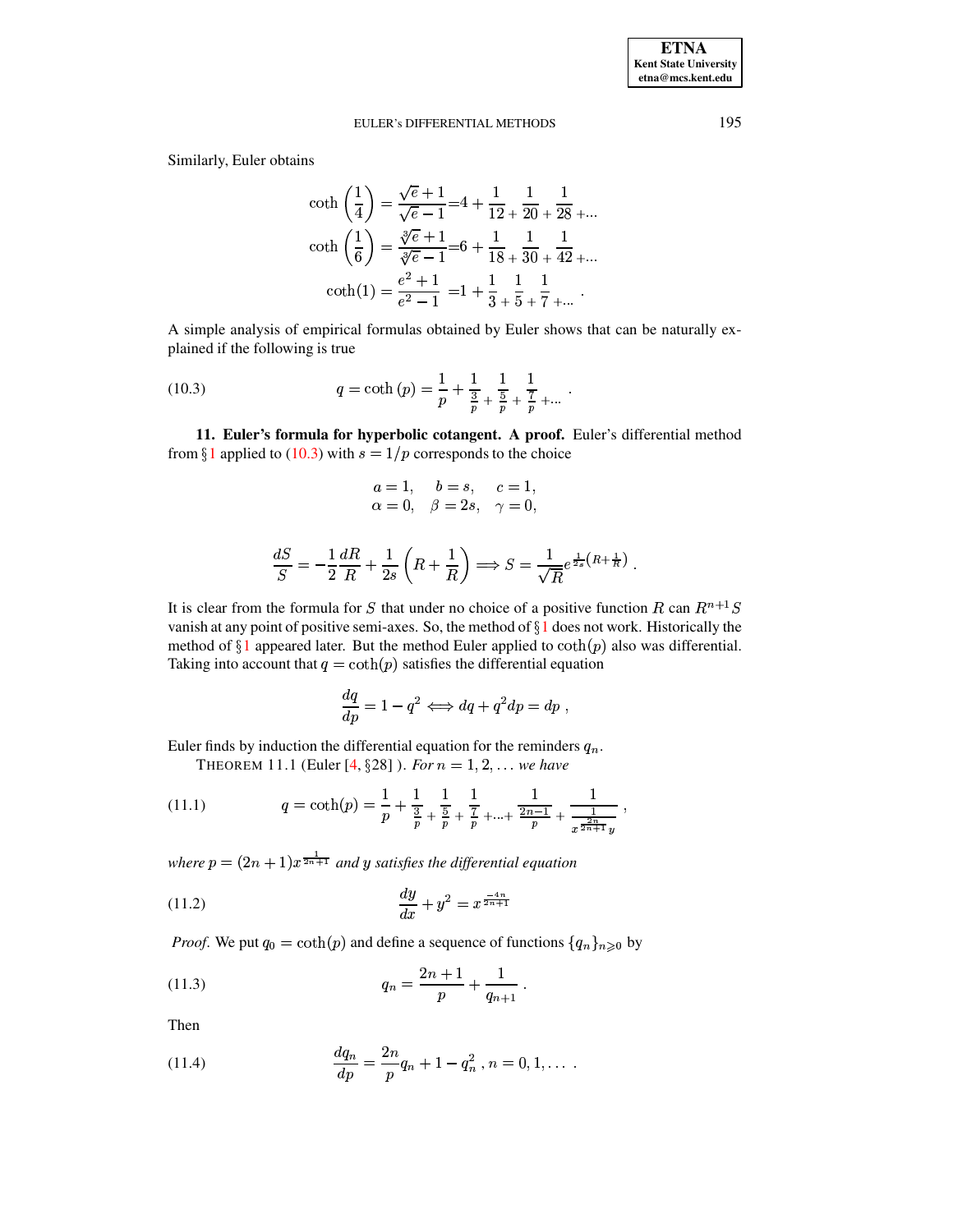For  $n = 0$  this equation coincides with the differential equation for  $\coth(p)$ . The transaction  $n \longrightarrow n + 1$  is done by

$$
\frac{d}{dp}\left(\frac{2n+1}{p} + \frac{1}{q_{n+1}}\right)\frac{2n}{p}\left(\frac{2n+1}{p} + \frac{1}{q_{n+1}}\right) + 1 - \left(\frac{2n+1}{p} + \frac{1}{q_{n+1}}\right)^2
$$

Now the identities  $2n + 1 + 2n(2n + 1) = (2n + 1)^2$  and  $2n - 2(2n + 1) = -2(n + 1)$  turn it into  $(11.4)$  for  $n + 1$ . Let

(11.5) 
$$
y(x) = x^{-\frac{2n}{2n+1}} q_n \left( (2n+1)x^{\frac{1}{2n+1}} \right).
$$

Then

$$
\frac{dy}{dx} = -\frac{2n}{2n+1}x^{-\frac{4n+1}{2n+1}}q_n + x^{-\frac{4n}{2n+1}}\frac{dq_n}{dp} =
$$
\n
$$
= -\frac{2n}{2n+1}x^{-\frac{4n+1}{2n+1}}q_n + \frac{2n}{2n+1}x^{-\frac{4n+1}{2n+1}}q_n + x^{-\frac{4n}{2n+1}} - x^{-\frac{4n}{2n+1}}q_n^2 =
$$
\n
$$
= x^{-\frac{4n}{2n+1}} - y^2.
$$

It seems like that the idea to attract Riccati's equation goes back to the first paper by D. Bernoulli published in 1724. In 1724 Jacoppo Riccati (1676–1754) in a paper on the equation

$$
dy + y^2 dx = ax^m dx
$$

posed the problem of finding those values of  $m$ , for which the equation can be integrated in quadratures. D.Bernoulli, in the same volume of "Acta Eruditorum", announced his solution which was published in 1726 (see footnote on p. 245 of  $[6]$ ). Since both Euler and Bernoulli worked in St. Petersburg, it is natural to assume that Bernoulli's contribution was known to Euler. In Theorem 11.1 Euler presented the solution in quite an original way and, as result, discovered very interesting relations.

The continued fraction in  $(10.3)$  converges since the partial denominators are positive and are members of an arithmetic progression. To be more precise let us put  $p_1 = p$ ,  $p_n = p^2$ ,  $n = 2, 3, \dots$  and  $q_n = 2n + 1, n = 1, 2, \dots$  in Theorem 1.2. Since

$$
\frac{1}{p}+\frac{1}{\frac{3}{p}}+\frac{1}{\frac{5}{p}}+\frac{1}{\frac{7}{p}}+... \; \approx \frac{1}{p}+\frac{p}{3}+\frac{p^2}{5}+\frac{p^2}{7}+...\;,
$$

the convergence of  $(10.3)$  follows.

It is tempting therefore to conclude that  $(10.3)$  may be obtained from Theorem 11.1 by a simple passage to the limit in  $(11.1)$ . However, this is prevented by the paradox of quadratic equation (1.1). On the other hand Theorem 1.1 guaranties that (10.3) holds provided  $q_n > 0$ on  $(0, +\infty)$  for every *n*.

<span id="page-18-0"></span>THEOREM 11.2. Every  $q_n$  is positive on  $(0, +\infty)$ .

*Proof.* The idea of the proof is obvious from Fig 11.1.

By (11.4) the derivative of  $q_n$  at zeros of  $q_n$  is 1, which forces the graph to cross the *p*-axis in the up direction. Therefore  $q_n$  cannot have positive zeros and at the same time behave like hyperbola  $q = c/p$ ,  $c > 0$  at a vicinity of 0. This forces  $q_n$  to be positive.

By Euler's formula (1.2) for continued fractions  $q_n(p)$  is a Möbius transformation of  $q_0 = \coth(p)$  with polynomial coefficients in  $1/p$  and therefore is meromorphic in  $\mathbb{C}$ . Observe now that if  $u = q_n$  satisfies (11.4), then  $v = 1/u$  satisfies

(11.6) 
$$
\frac{dv}{dp} = -\frac{2n}{p}v + 1 - v^2.
$$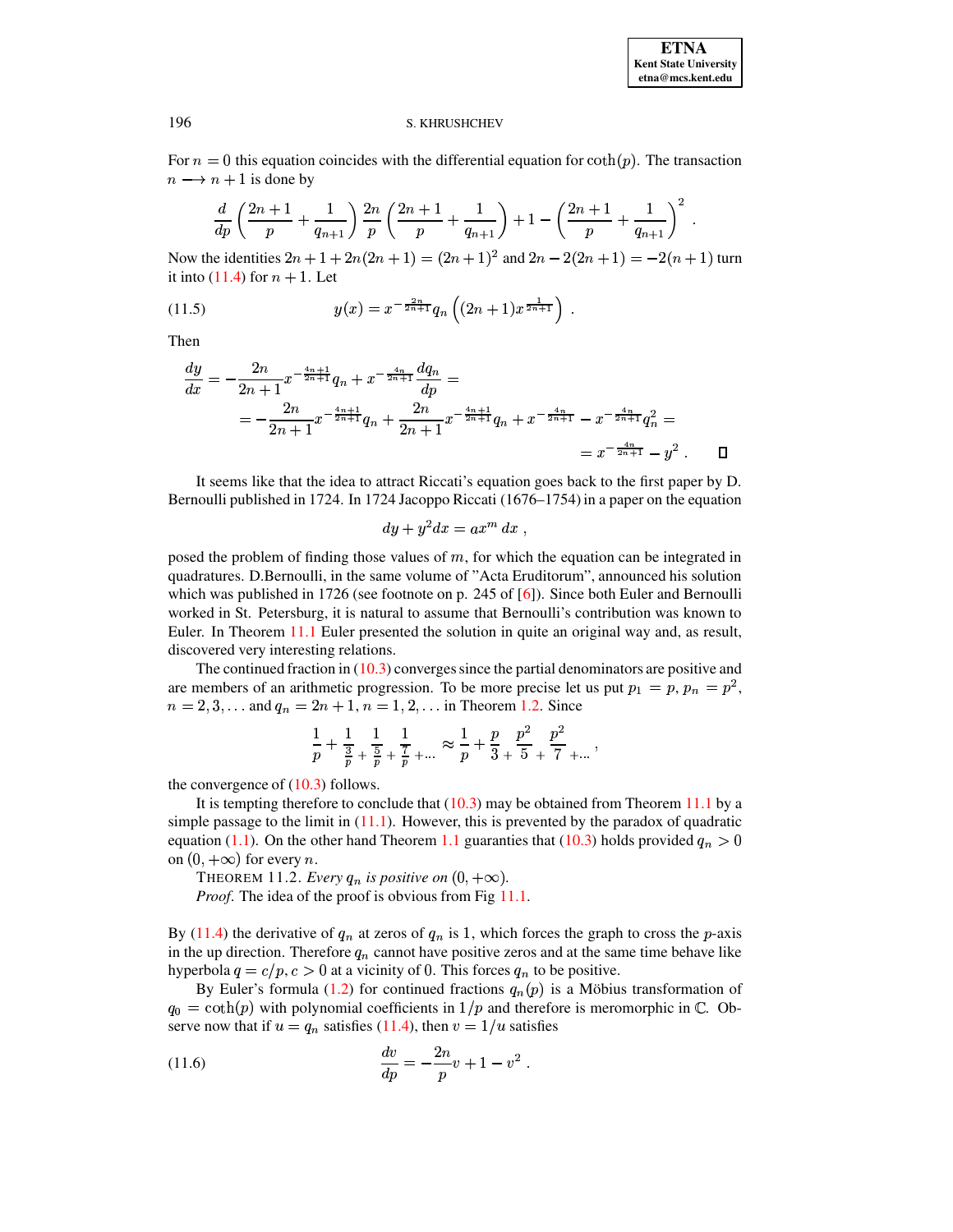

<span id="page-19-3"></span><span id="page-19-0"></span>FIG. 11.1.

Therefore poles of  $u$  become zeros of  $v$  and vice-versa. Thus if either  $u$  or  $v$  vanishes, then its derivative must be 1. It follows that all nonzero zeros and poles of  $q_n$  are simple and

(11.7) 
$$
q_n(p) = \begin{cases} \frac{1}{p-a} + r_n(a, p) & \text{if a is a pole }; \\ p-a + (p-a)^2 r_n(a, p) & \text{if a is a zero }, \end{cases}
$$

<span id="page-19-2"></span>where  $r_n(a, p)$  is analytic at  $p = a$ . Similar calculations with (11.4) show that if  $q_n$  has a pole at  $p = 0$ , then

(11.8) 
$$
q_n = \frac{2n+1}{p} + s_n(p) ,
$$

where  $s_n(p)$  is holomorphic at 0. In fact  $s_n(0) = 0$ , which leads to the asymptotic formula

(11.9) 
$$
q_n(p) = \frac{2n+1}{p} + o(1), p \to 0.
$$

If  $n = 0$ , then (11.9) follows from the Taylor series for  $e^{2p}$ . Suppose now that  $s_{n-1}(0) = 0$ , then by  $(11.3)$  for  $n - 1$ :

<span id="page-19-1"></span>
$$
\lim_{p\to 0} q_n(p) = \infty ,
$$

showing that  $q_n$  has a pole at  $p = 0$  and therefore implying (11.8). To prove that  $s_n(0) = 0$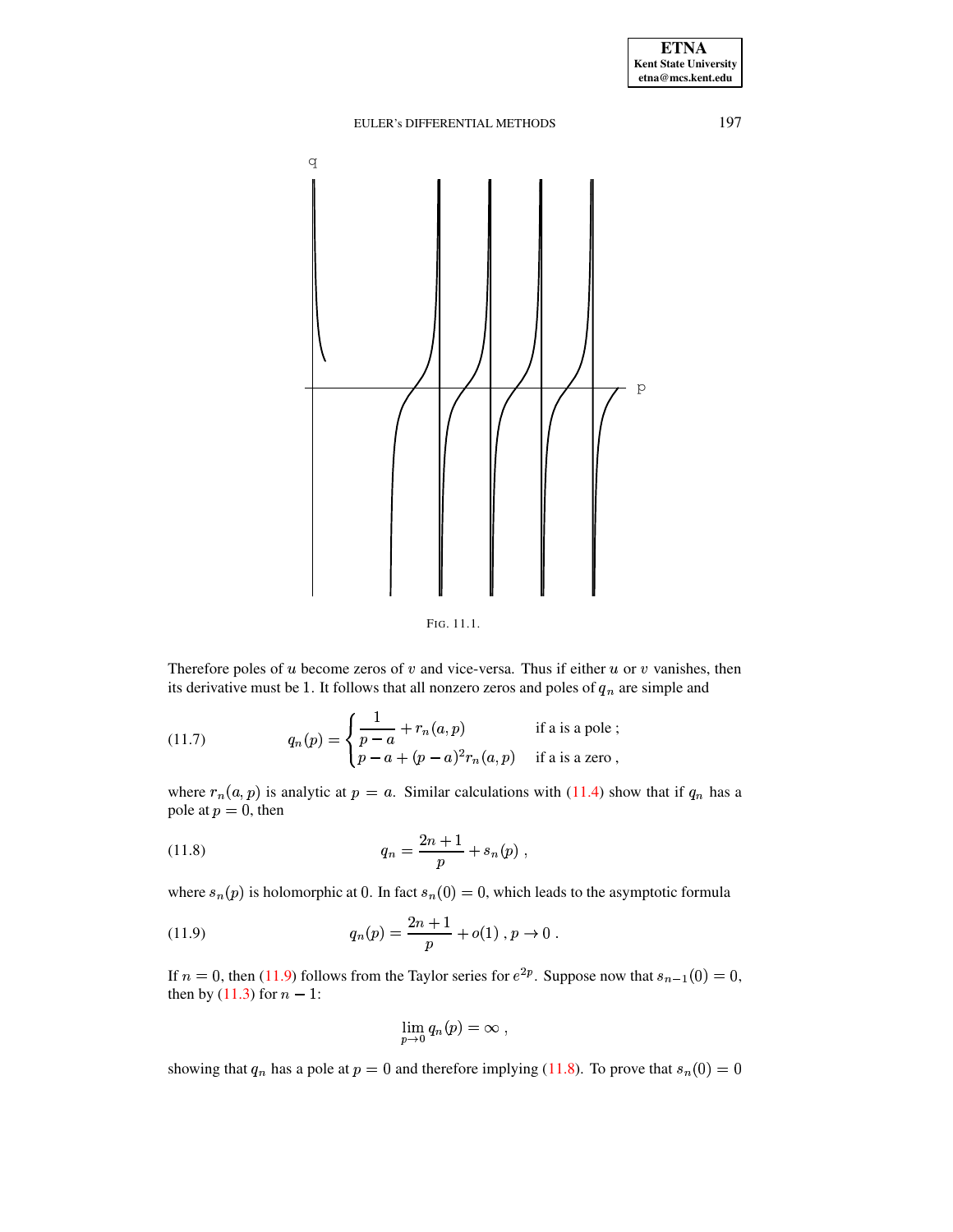we substitute  $(11.8)$  in  $(11.4)$ :

$$
-\frac{2n+1}{p^2} + s'_n \frac{2n(2n+1)}{p^2} + \frac{2ns_n}{p} + 1 - \frac{(2n+1)^2}{p^2} - \frac{2(2n+1)s_n}{p} - s_n^2.
$$

A calculation of the coefficients at  $1/p$ 

$$
0 = [2n - 2(2n + 1)]s_n(0) = -2(n + 1)s_n(0) ,
$$

competes the proof of  $(11.9)$ .

If poles or zeros exist on  $(0, +\infty)$ , then there must be the zero or pole of the minimal value. Let it be  $p = a$ . Then  $q_n$  is positive near the left end of  $(0, a)$  by (11.9) and  $q_n$  is negative near the right end of  $(0, a)$  by (11.7). It follows that a continuous function  $q_n$  on  $(0, a)$  has a zero, which contradicts to our choice of a. If there are no zeros or poles for  $q_n$ on  $(0, +\infty)$ , then  $q_n$  is continuous on  $(0, +\infty)$  and is positive near 0 by (11.9). If  $q_n(a) < 0$ for some  $a, a > 0$ , then  $q_n$  must vanish on  $(0, a)$  which contradicts to our assumption. Hence  $q_n > 0$  on  $(0, +\infty)$ .  $\Box$ 

Having proved  $(10.3)$  we obtain that

(11.10) 
$$
\coth\left(\frac{1}{2s}\right) = \frac{e^{\frac{1}{s}} + 1}{e^{\frac{1}{s}} - 1} 2s + \frac{1}{6s} + \frac{1}{10s} + \frac{1}{14s} + \frac{1}{18s} + \dots
$$

for  $s = 1, 2, ...$ 

Reverting arguments used in the proof of  $(10.2)$ , we obtain the following formula

$$
(11.11) \quad a + \frac{1}{b} + \frac{1}{c} + \frac{1}{d} + \dots =
$$
\n
$$
= a - n + \frac{mn + 1}{m} + \frac{1}{n} + \frac{1}{\frac{b - m - n}{mn + 1}} + \frac{1}{m} + \frac{1}{n} + \frac{1}{\frac{c - m - n}{mn + 1}} + \frac{1}{m} + \dots
$$

In particular, for  $m = n = 1$ :

$$
a + \frac{1}{b} + \frac{1}{c} + \frac{1}{d} + \dots =
$$
  
=  $a - 1 + \frac{2}{1} + \frac{1}{1} + \frac{1}{b/2 - 1} + \frac{1}{1} + \frac{1}{1} + \frac{1}{c/2 - 1} + \frac{1}{1} + \frac{1}{d/2 - 1} + \dots$ 

<span id="page-20-0"></span>which implies remarkable Euler's formula

(11.12) 
$$
e^{\frac{1}{s}} = 1 + \frac{1}{s-1} + \frac{1}{1} + \frac{1}{1} + \frac{1}{3s-1} + \frac{1}{1} + \frac{1}{5s-1} + \frac{1}{1} + \dots
$$

Passing to the limit  $s \to 1$  in (11.12), we obtain the regular continued fraction (10.1) for e. Formulas  $(10.1)$  and  $(11.12)$  coupled with Lagrange's Theorem on regular periodic continued fractions (see  $[13]$ ) show that neither e, nor any its integer root satisfy a quadratic equation with rational coefficients.

12. Conclusion. In [4] Euler only stated Theorem 11.1 and just mentioned that the convergence of the continued fraction implies  $(10.3)$ . It is not clear weather Euler realized that the paradox of quadratic equations could occur in this case as well. Let us consider this point in more details. In Theorem 11.1 Euler obtains a formula for  $q_n$ , which in terms of the independent variable  $p$  looks as follows

$$
q_n(p) = x^{\frac{2n}{2n+1}} y_n(x) = \left\{ \frac{p}{2n+1} \right\}^{2n} y_n \left( \left\{ \frac{p}{2n+1} \right\}^{2n+1} \right) .
$$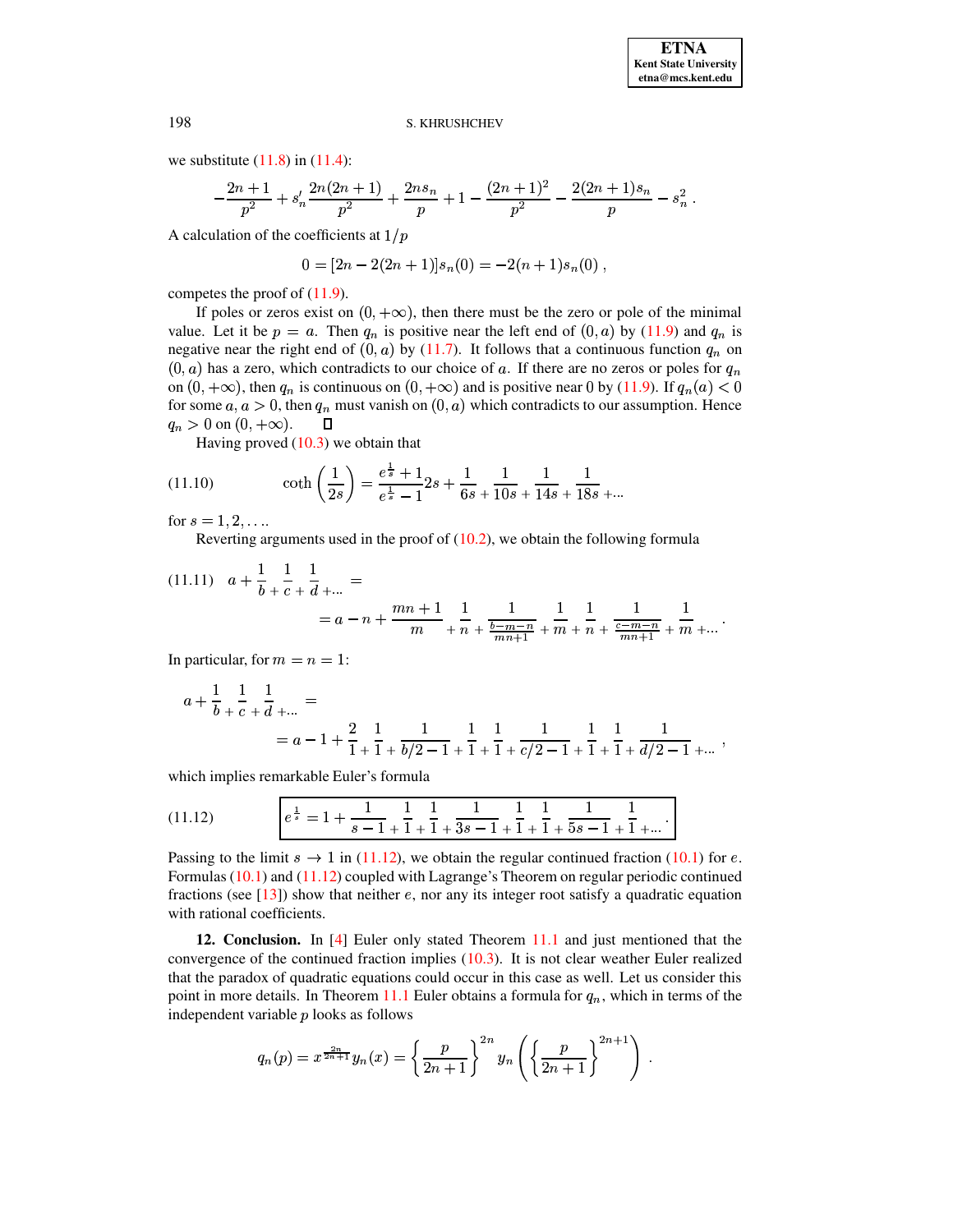**ETNA Kent State University etna@mcs.kent.edu**

#### <span id="page-21-0"></span>EULER's DIFFERENTIAL METHODS 199

Now  $y_n$  itself satisfies a differential equation depending on n. Passing to the limit in it, we obtain that  $y(x) = \lim_{n} y_n(x)$  satisfies

(12.1) 
$$
\frac{dy}{dx} + y^2 = \frac{1}{x^2}.
$$

This differential equation has at least two solutions

$$
y_1(x) = \frac{a_1}{x}
$$
,  $y_1(x) = \frac{a_2}{x}$ ,

where  $a_1 = \phi$  (the Golden Ratio) and  $a_2 = -1/\phi$  are the solutions to the quadratic equation  $x^2 - a - 1 = 0$ . The general solution to [\(12.1\)](#page-21-0) is given by

$$
y(x) = \frac{1 + \sqrt{5}}{2x} - \frac{\sqrt{5}}{x(1 + Dx^{\sqrt{5}})}, D \in \mathbb{R}.
$$

Putting here  $D = 0$  we obtain  $y = a_2/x$ . To make this formula universal we must allow  $D = \infty$ . Notice that there is only one solution ( corresponding to  $D = \infty$ ), which is positive about  $x = 0+$ . This is exactly the reason why  $q_n(p) > 0$  at least about 0.

Therefore we are exactly in the situation of the paradox of quadratic equations. In any case the asymptotic formula for  $q_n(p)$  at  $p=0$  supports the conjecture of the positiveness of  $y_n$  at the points

$$
\left\{\frac{p}{2n+1}\right\}^{2n+1} \longrightarrow 0 ,
$$

which are essential for the convergence.

Famous Euler's formulas related exponential and trigonometric functions were discovered later (in 1741) as it follows from the correspondence between Euler and Goldbach. The formula  $\cot(p) = i \coth(ip)$  formally leads to the expression

(12.2) 
$$
\cot(p) = i \coth(ip) = \frac{1}{p} + \frac{i}{3/ip} + \frac{1}{5/ip} + \dots = \frac{1}{p} - \frac{1}{3/p} - \frac{1}{5/p} - \frac{1}{7/p} - \dots
$$

It is not necessary to use Euler's trigonometric formulas to find this continued fraction, since it can be obtained in a similar way to the continued fraction of the hyperbolic cotangent. One can easily obtain that the remainders  $u_n$  for the continued fraction of  $cot(p)$  satisfy the differential equation

(12.3) 
$$
\frac{du_n}{dp} = \frac{2n}{p}u_n - 1 - u_n^2, n = 0, 1, 2, ...
$$

In 1731-37 Euler, seemingly, didn't have in his disposal any tool to control the convergence of the continued fraction for  $cot(p)$ . Notice that there is no chance for  $u_n$  to keep sign on  $(0, +\infty)$ , since every  $u_n$  has infinitely many poles and zeros on  $(0, +\infty)$  as  $\cot(p)$  itself has. Possibly this was the reason why Euler didn't include in [\[4\]](#page-22-0) the development of  $cot(p)$ into a continued fraction. Later Euler returned to this problem in his paper [\[7\]](#page-22-15), which was published only after his death. This paper also shows that Euler understood the necessity of a justification to the limit in these formulas.

Theorem [11.2](#page-18-0) was proved in 1857 by Schlömilch [\[19\]](#page-22-16). The fact that  $q_n$  are positive also follows from Legendre's proof [\[18\]](#page-22-17), [\[13\]](#page-22-14). Both proofs completely revised Euler's original approach, which resulted in a loss of Euler's clear logic as well as of relationships with